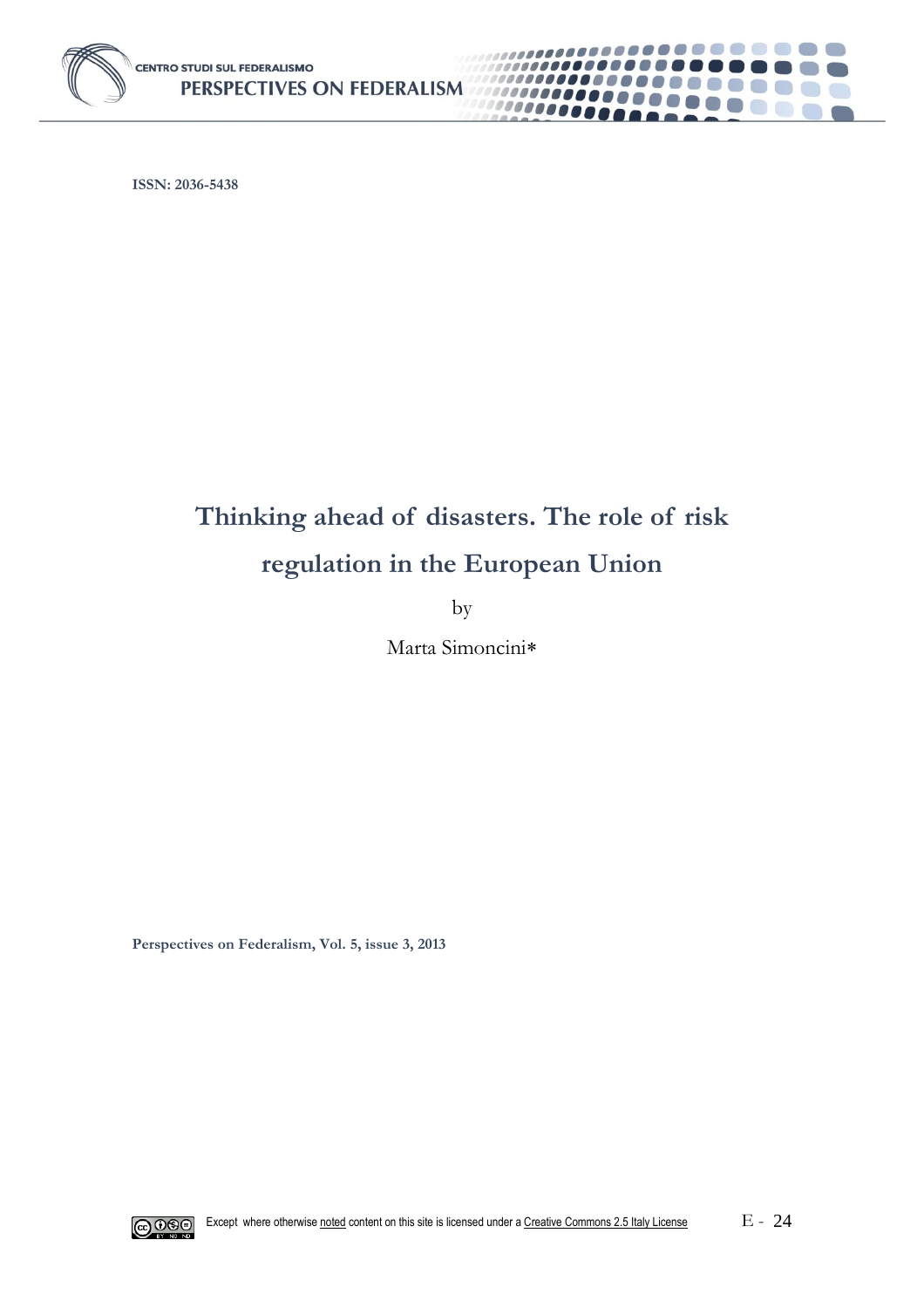

#### **Abstract**

The need to reduce the vulnerability of society against disasters has fostered the introduction of regulatory instruments which can anticipate protection before a danger is imminent and an emergency phase starts. Disaster risk regulation has therefore become a significant field of legislation aimed at complementing and supporting disaster relief measures through precautionary action.

0000

It however represents a specific issue of disaster management: given the low probability of high impact disasters, it is difficult to assess related risks, so their regulation involves balancing different rights and interests at stake with uncertain scenarios. The need to rationalise such precautionary protection requires regulatory instruments that take into account the very nature of disaster risks (low probability, high impact) as well as other competing situations of rights and interests which can be affected by regulatory measures.

Moreover, in view of the aim of reducing vulnerability, disaster-related policies aim at achieving resilience against disasters. Being resilient means having the abilities to resist, adapt to stressful changes and to bounce back to the original structure. In a resilienceoriented context, what disaster risk mitigation should do is to facilitate the process of adaptation under stress by anticipating impact scenarios and the instruments of protection.

This article examines the European Union's (EU) approach to the regulation of risks of potential catastrophic impact by framing it in the context of resilience. In so doing, it argues that this approach is shaped by the multilevel interdependencies that exist between the EU, national administrations, and private parties. These relationships, which govern the functioning of the EU legal order itself, impact on how protection against disaster is designed, shape the nature of regulation and create a number of challenges for regulators. The modes which disaster risk regulation follows in the EU are therefore analysed as a key issue for enhancing the understanding of this complex regulatory approach.

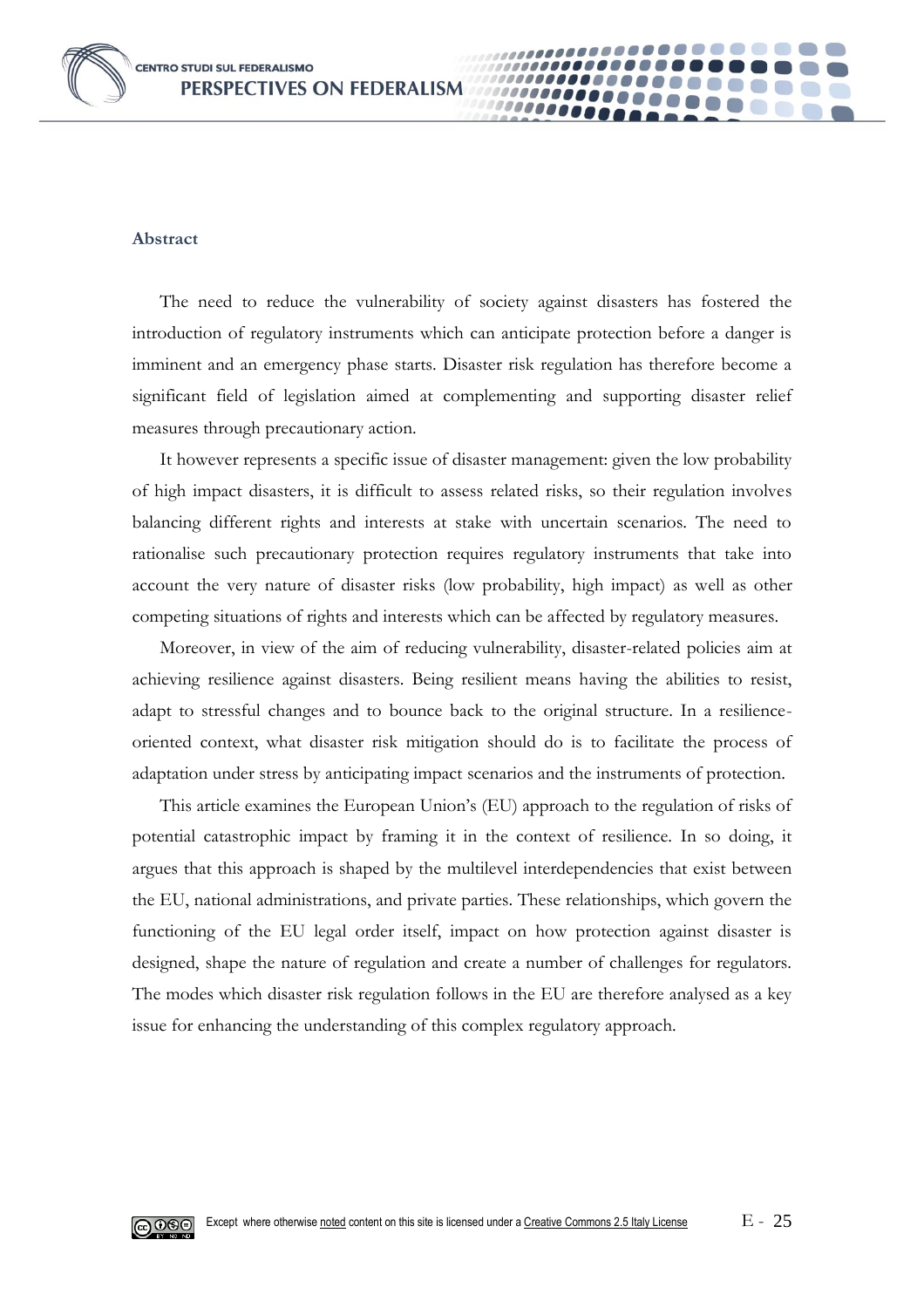

#### **Key-words**

Disaster risk regulation, resilience, emergency, European Union, administrative law, standards, proportionality principle, subsidiarity principle, command-and-control, agreements

.......

00000001

100000000

...........

**COLLEGE** 

**CON** 

................

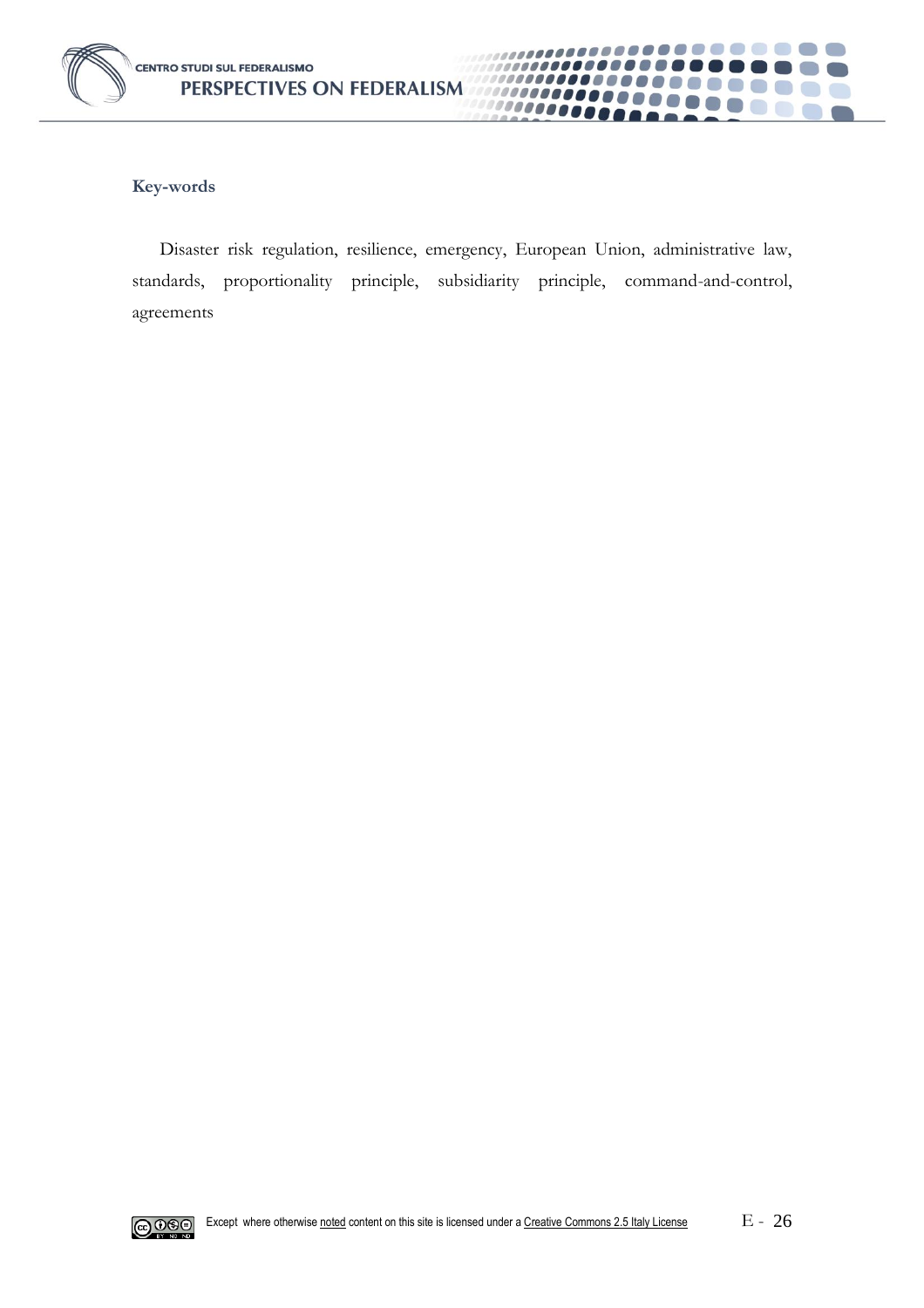**CENTRO STUDI SUL FEDERALISMO** PERSPECTIVES ON FEDERALISM

## **1. Introduction**

The complexity of today's society is reflected in its increasing vulnerability to natural as well as man-made threats which can involve catastrophic impact scenarios. Broadly speaking, the increase of vulnerability to events different in nature, but characterised by the same potentially disastrous impacts, depends on the extreme interconnection between needs and resources, on the one hand, and national economies and policies, on the other hand. Natural disasters (such as floods, earthquakes, tsunamis…), pandemics, industrial accidents, terrorist attacks, and economic shocks are examples of national emergencies which not only prejudice the expected living standard of the population hit, but which can also have negative cross-border externalities on the ordinary functioning of other States. In Europe, this is particularly evident, since nearly all national States are members of that supranational legal order which is the European Union (EU). This means that if the transboundary externalities of disasters are not addressed in a supranational framework, legal ties can become a double-edged sword for the protection of individual States as well as for the functioning of the whole system.

00000

In a view to the aim of reducing vulnerability, policies need to approach what is commonly called resilience against disasters. Resilience is a rather new concept, which conceives the capability of coping with and recovering from highly critical situations of possible catastrophic impact (Geis 2000: 151-160). Being resilient against disasters means having the abilities of resisting, adapting to stressful changes and bouncing back to the original structure.

More concretely, resilience-building policies identify a flexible approach to disaster management, so that the differentiation of the instruments to respond to disasters can reduce the impact of the disaster itself on the society and make the recovery less heavy to be sustained. Because of the involved domino effects, the management of interdependencies is essential for facing up to disasters and the correct implementation of resilient policies at national levels can significantly limit the transboundary impact of disasters.

By improving the ability to resist to disasters, risk regulation plays a significant role in the process of building a resilience-oriented society. By enhancing the preparedness and the

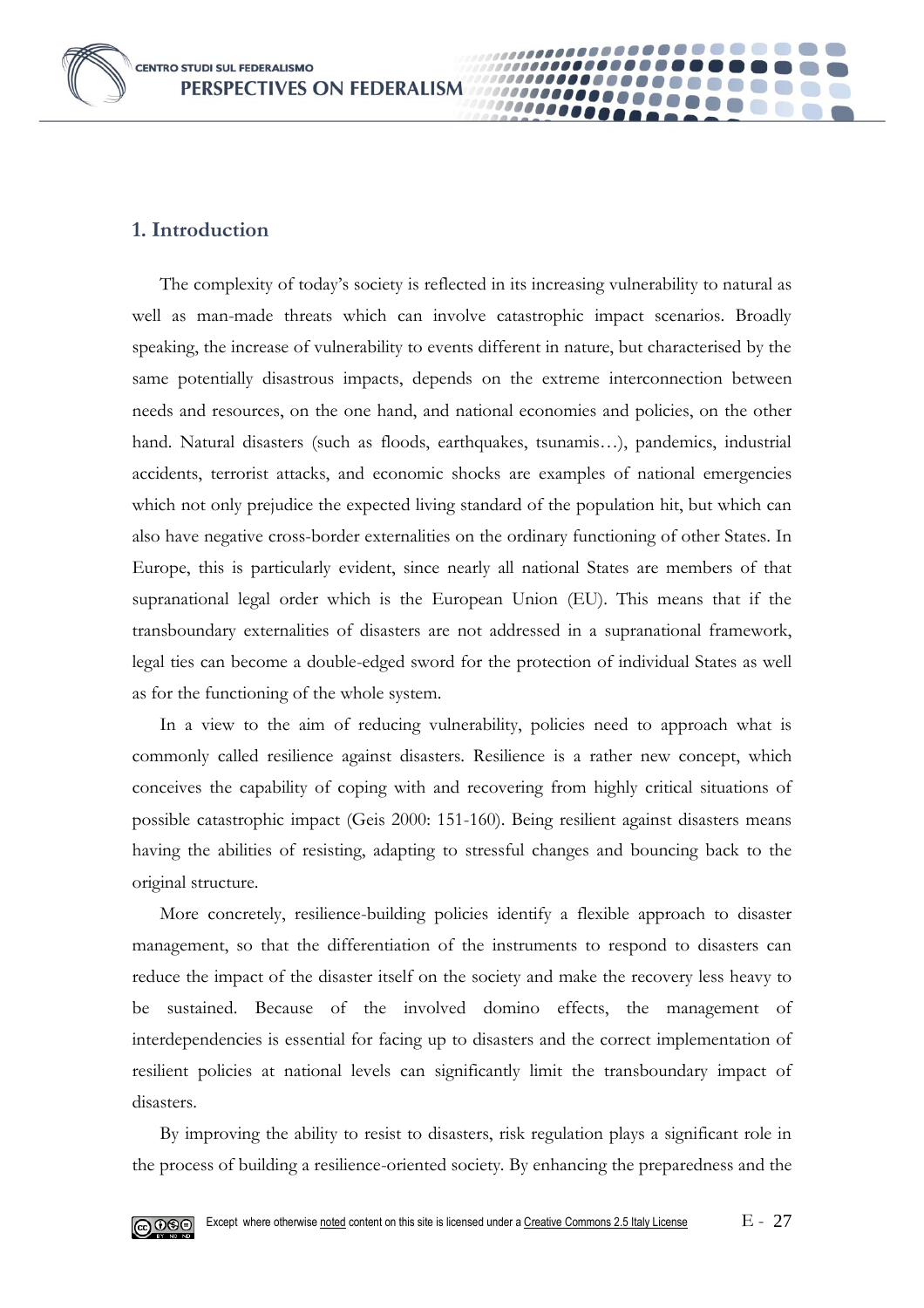capacity to respond to disasters, what disaster risk mitigation policies do is to facilitate the process of adaptation under stress, by anticipating impact scenarios and the instruments of protection. The importance of risk regulation in the process of building resilience has also been recognised by the recent communication from the EU Commission on the EU approach to resilience: the resilience paradigm has been conceived of as 'a multifaceted strategy and a broad systems perspective aimed at both reducing the multiple risks of a crisis and at the same time improving rapid coping and adaptation mechanisms at local, national and regional level<sup>'I</sup>.

0000

Risk mitigation policies are at the basis of any strategy aimed at enhancing the strength of the system against disasters as well as at reducing the impact of a disaster on that system. The *ratio* of risk regulation, however, should be contextualised within the broader set of challenges that resilience presents to society. The content of disaster risk mitigation policies should be shaped in a way that sustains resilience and does not constrain the capability to react to disasters. On this ground, the adaptation need that the concept of resilience entails has to be developed in coordination and coherence with risk mitigation policies.

In doing so, these policies face the problematic nature of catastrophic risks, which have only a low probability of occurring and are related to a high level of uncertainty<sup>II</sup>. This means that if their possible elevated casualties and losses call for a certain level of regulation, the uncertainty of their occurrence makes it difficult to review evidentiary scientific justifications, the assessment of costs and benefits, as well as the means through which the goals of protection are going to be pursued.

Against this backdrop, what public powers can reasonably do is to provide policies aimed at minimising disaster-related risks' negative impact on the life and health of its population, as well as additional negative effects on the supply of services and goods. The legal understanding of this precautionary approach to disaster risks revolves around the question of how legal instruments can reasonably cope with disaster mitigation.

The traditional public law approach to disasters is based on emergency regulation, while legal research on the mitigation of these low-probability, high-impact risks is still at an early stage. Even if this regulatory issue was already present in the scholarship (de Sadeleer 2002a), only recently have scholars started to focus on the instruments and challenges of regulating low-probability risks (Black and Baldwin 2012; Simoncini 2010).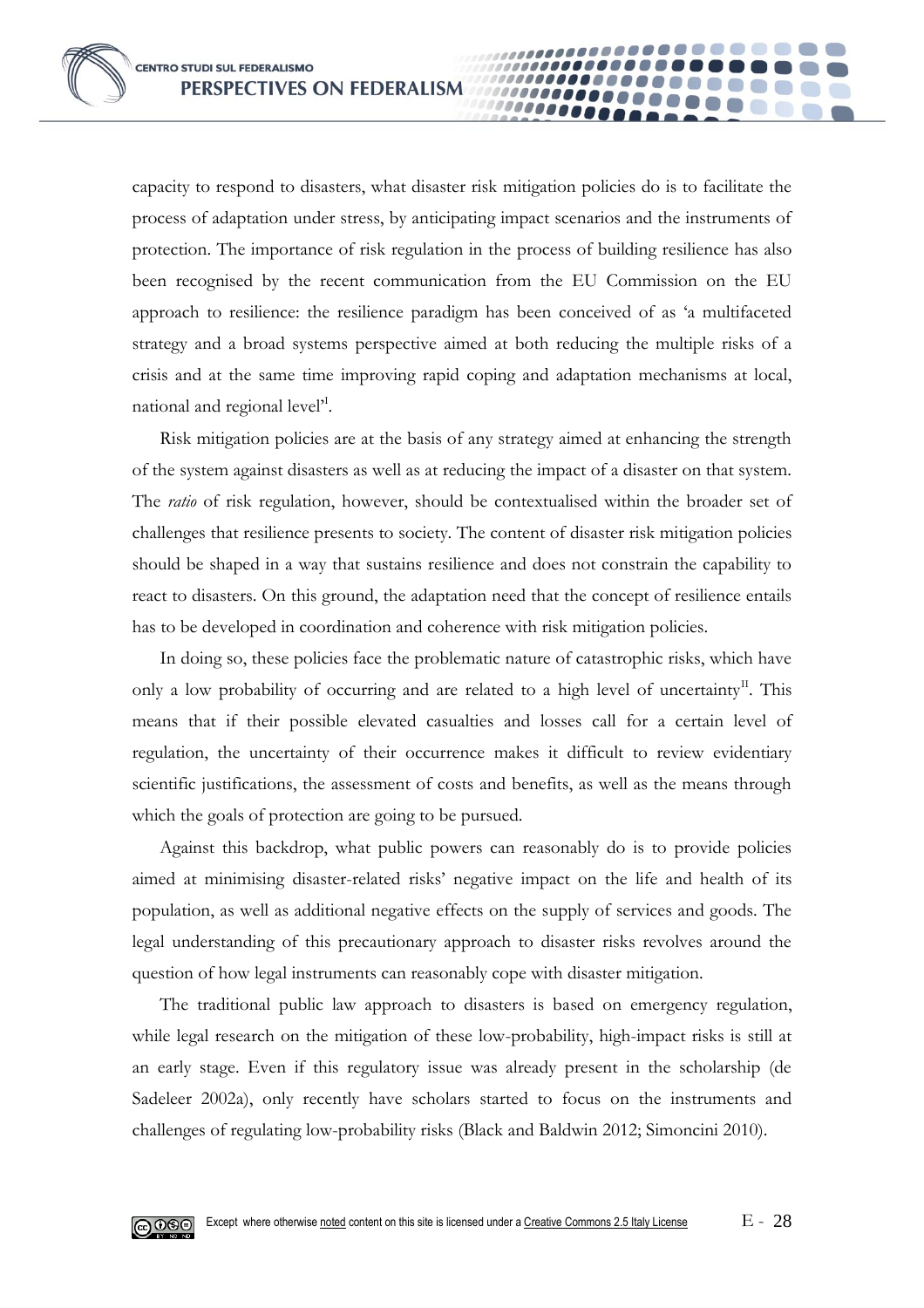Until now, the European literature on risk regulation has basically focused on noncatastrophic risks and the compatibility between the voluntary and identifiable introduction of a risk, on the one hand, and the public interest in the protection of human health and the environment, on the other hand. This way, European scholars have focused on the application of the precautionary principle, which allows assessing the tolerability of risks by shifting the burden of proof onto those parties that would like to take it (Majone 2002; de Sadeleer 2002b; De Leonardis 2005; Fisher et al. 2006; Fisher 2007; Alemanno 2007).

10000

By following this almost new strand of research, this article aims to analyse the central issue of how regulation addresses disaster risk challenges as a preliminary condition for developing resilience against disasters. In pursuing this goal, this article focuses on EU disaster risk governance as a significant case-study to show how a multilevel system needs to cope with such regulatory challenges if it wants to preserve its own functioning.

Since the consequences of catastrophes may affect the functioning of the whole system and because they may also be distributed unequally throughout the European territory, EU governance of the risks of a possible catastrophic impact is extremely important in order to preliminarily design the capability of the EU system as such to resist, respond and recover from catastrophes. But it is only by taking into account the institutional interdependencies that govern the functioning of the EU legal order that a full understanding of the challenges of EU disaster risk regulation can be achieved. The implied effect of this approach is that disaster risk governance contributes to enhancing the cohesion of the EU legal order as such, and that it thus pushes the goals of integration forward.

When addressing EU disaster risk governance, this article focuses on the modes of disaster risk regulation as a key perspective for understanding the functioning and challenges of this regulatory framework. By analysing the regulatory interaction between different levels of government, on the one hand, and between public and private parties, on the other hand, the administrative face of such multilevel governance of disaster risks is outlined. In so doing, the manner in which these modes impact on risk regulation and on the resilience-building process is pointed out, with the aim of showing how the nature of regulation is shaped and which challenges regulators need to meet.

In order to develop this reasoning, the aim, content and specificity of disaster risk regulation is presented first. Based on this, the EU approach to disaster risk regulation is analysed and the core of EU regulation is identified in the setting of regulatory standards;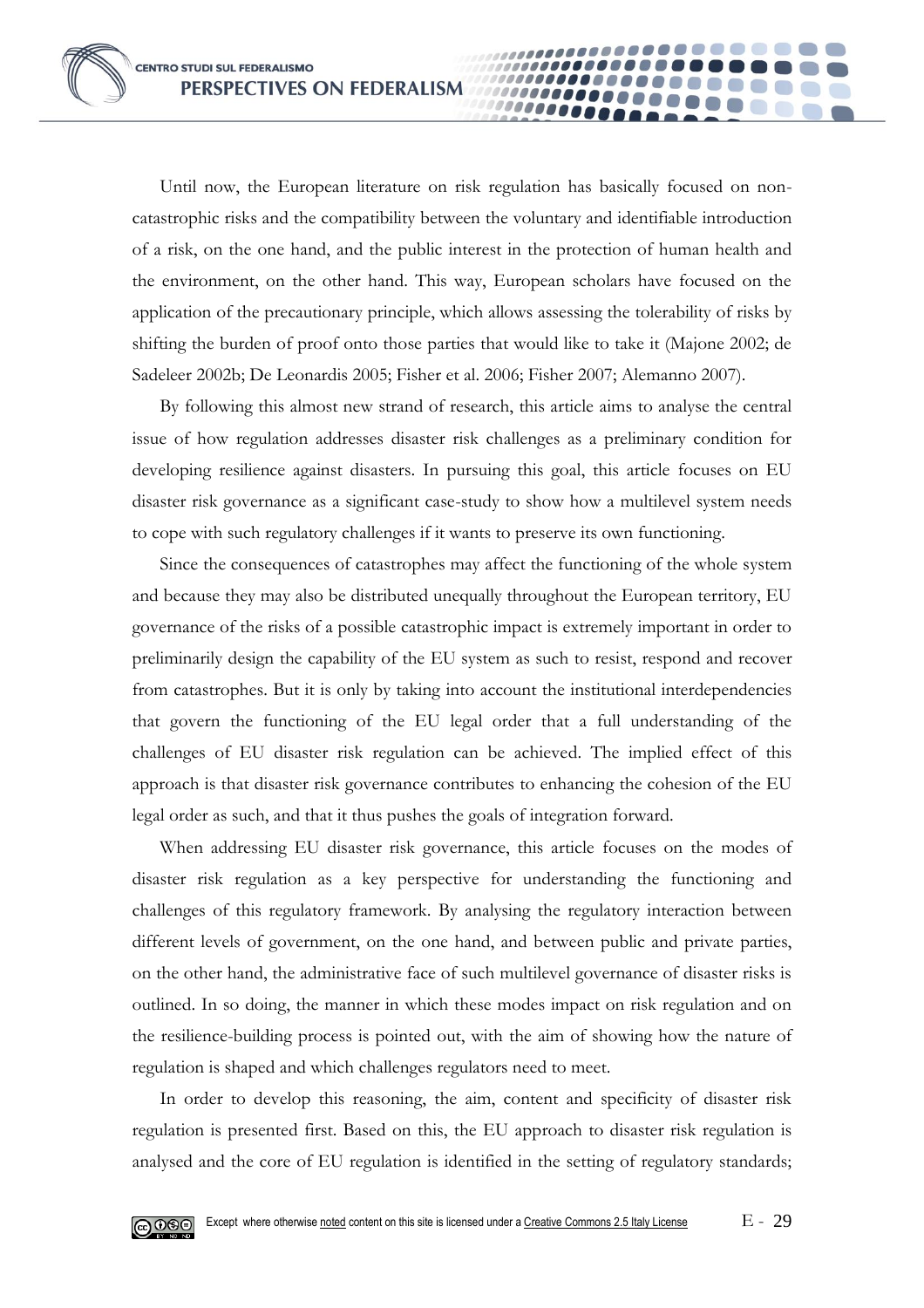subsequently, the national ways to implement these standards are addressed. In line with the distinction between traditional command and control powers and market-based instruments, two main types of adjudicatory measures with regulatory effects are considered: prescriptive authorisations, on the one hand, and agreements between public and private parties, on the other hand. The aim is to point out the critical role of the principle of participation in the design of adjudicatory instruments. The final remarks underline and conclude on the principles and structure of EU disaster risk governance.

00000

#### **2. The scope of disaster risk regulation**

In today's society, the search for safety is critically linked to the reasonable control of unacceptable risks. Since risks as such cannot be eliminated but can only be mitigated, the trade-off between risks and safety is associated with risk management. The goal of public policies then is to set this trade-off at the appropriate level, so that an acceptable standard of safety can be guaranteed within the interested community. Safety is, therefore, the result of a rational management of risks and, from a legal point of view, consists in the identification of those legal instruments that can capture this undetermined legal concept of safety in the most effective way.

Traditionally, when dealing with disasters the public goal is to tackle crises when they are about to occur, through preventive measures, as well as when they are actually occurring, through contingency actions. Public law has met disasters by introducing emergency regimes and regulations aimed at managing such unpredictable situations with flexibility. In national states, civil protection has traditionally delivered this governmental action through extraordinary measures aimed at preparing and responding to disasters as well as recovering from their occurrence (Fioritto 2008).

Since the '80s, the EU as well has been developing civil protection cooperation between its Member States, aimed at supporting national action in case of disasters; to this end, it introduced the Civil Protection Mechanism (CPM) and the Civil Protection Financial Instrument  $(CPFI)^{III}$ . These instruments allowed for the development of a solidarity network between Member States and the EU against disasters with the goal of enhancing the capacity to prevent, prepare for and respond to disasters (Wiharta 2008; Wendling  $2010$ <sup>IV</sup>. To this end, the European Commission established an operational unit,

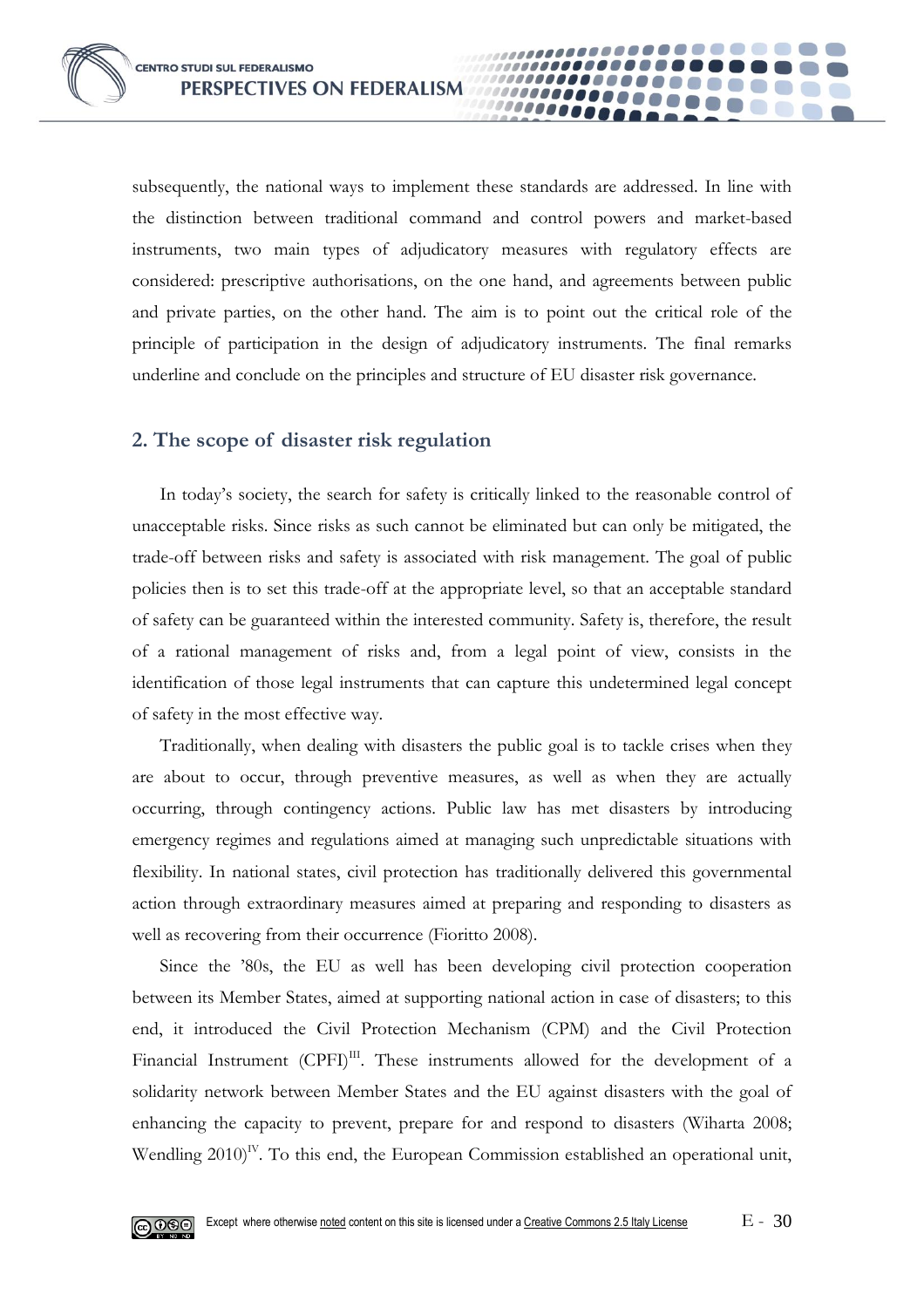the Monitoring and Information Centre (MIC), which coordinates the assistance to Member States (as well as to third countries) hit by catastrophic events through the Common Emergency Communication and Information System (CECIS), an integrated, web-based platform which sends and receives alerts, registers the details of assistance required, makes offers of help and monitors the development of an ongoing emergency.

100000001 10000

However, this emergency approach merely allows containing the impact in the advanced phase of the manifestation of the danger. The need to reduce vulnerability and prevent catastrophic impact scenarios from occurring, however, calls for further stages of mitigation. Risk regulation can help address those dangers whose occurrence can have catastrophic effects by keeping the related risks under control, with the aim of avoiding or at least better preparing for emergency situations.

The specific issue of regulating catastrophic risks consists in the difficulty of assessing such risks. The consequence is that both the probabilities of such risks and the related impact scenarios can be over- and/or underrated. In this precautionary approach, regulatory choices might be twisted by public perception and fear as well as ignorance (Sunstein 2005: 39-41 and 80-81) and there is the concrete possibility of recourse to an instrumental political uses of catastrophic scenarios. These circumstances threaten the rationality of regulation and favour the introduction of measures prone to pay 'emotion premiums' (Sunstein and Zeckhauser 2010 and 2011). More generally, these circumstances pose the problem of how to rationalise precautionary protection against disaster risks and how to identify the suitable level of safety. The main regulatory issue is, therefore, to what extent one should regulate the risks with a possible catastrophic impact.

The specificity of regulating disaster risks might consist in the definition of regulatory standards aimed at fixing *reasonable* levels of safety on the basis of the identification of a "significant" risk. This is the key concept on which the system of protection is built. It refers to the toll of victims that can be accepted within a determined timeframe and in a given territory (Comar 1979; Ricci and Molton 1981: 1096-1097; Breyer 1993:11-19; Majone 2005: 133-135; Alemanno 2008: 33-36).

This means that faced with the impossibility of preventing disasters, regulation should engage in the reduction of their possible impact to the extent that costs do not exceed benefits, that is in a proportional way. If resistance against catastrophic risks is not able, by itself, to protect against disasters, this implies that to some extent adaptation to the

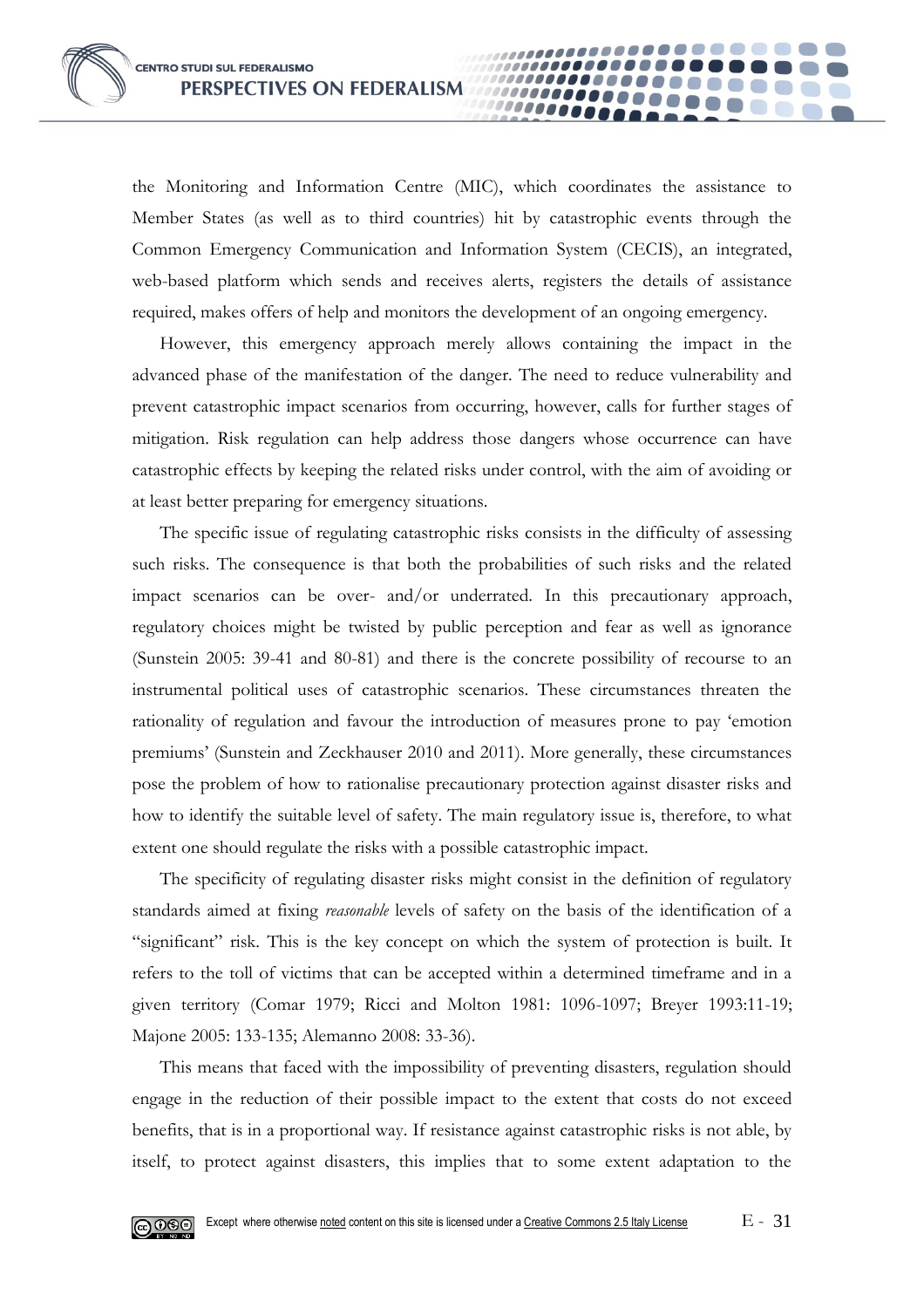consequences of disasters is necessary and unavoidable. When recognising that mitigation can address only certain – significant – risks, disaster risk regulation therefore questions the capability of the precautionary principle to protect against disasters. In the context of disaster management, risk regulation should therefore be designed in a resilient fashion. The proportionality principle represents the legal recognition that mitigation policies should be accompanied by other policies and actions aimed at pursuing resilience.

10000

In a case-by-case analysis, risk regulation should therefore consider the severity of a threat for human health, the degree of reversibility of its effects, the possibility of delayed consequences, and the perception of the threat based on available scientific data (Sunstein 2005-2006: 893-894). As a result, the notion of tolerable risks pertains to a 'regulative concept' (Fisher 2003: 456) which conveys a *de minimis* protection achieved through minimum harmonisation standards. This model of protection thus tackles the (measurable) uncertainty by balancing rights in a special context: in light of the proportionality principle, the reasons of precautionary action are balanced out with other competing rights (such as economic rights) in the measure that is considered strictly necessary for avoiding negative impacts and preserving the expected living standards.

## **3. The EU's regulatory philosophy on disaster risks**

The need to regulate disaster risks applies with even greater force to multilevel legal orders such as the EU, where different regulatory philosophies may clash with negative effects on the functioning of the internal market and an unequal impact across Europe. In fact, the search for a transnational response to disaster risks has its very roots in the assessment of possible negative impacts that disasters can have on the interdependencies between Member States and their common objectives within the EU.

This is main the reason that, alongside Civil Protection cooperation, the EU legal order has developed a common approach to disaster risks in an attempt to both rationalise protection against these threats and make it as effective as possible. This approach is built upon the system of multilevel governance, which shapes the EU legal order and strengthens the institutional interdependencies between the different levels of government.

EU disaster risk governance needs to take into account the competences of States on the protection of public safety within their own territory in compliance with the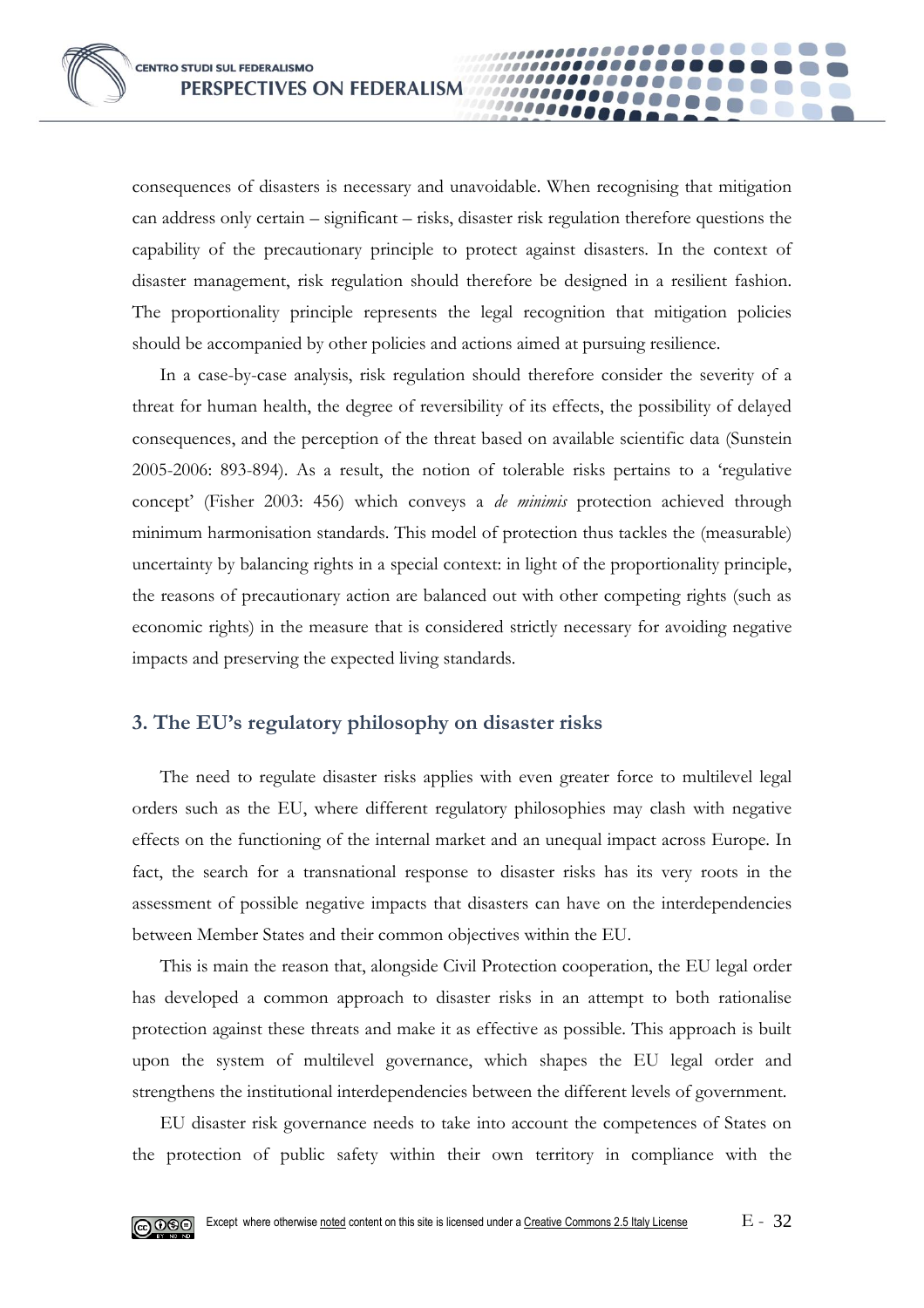subsidiarity principle and the current distribution of competences within the EU. According to the principle of subsidiarity, in fact, the intervention of the EU in the regulation of disaster risks is justified only by reason of scale and effects of actions. In the current distribution of competences, disaster risks can affect many areas of shared competence between the EU and the Member States: from environment to transport, and under the most general label of 'general common safety concerns in public health matters' (Art. 4 TFEU).

00000

The EU regulatory philosophy is based on the constant interaction and coordination between the EU and national regulators: the EU sets the general framework of protection by defining the common regulatory objectives, while it is then left to the Member States to implement EU rules in the most effective way. This generates tension between the need to provide common regulations at EU-level for enhancing the protection at national levels, and the counter-need to preserve the national responsibility over disaster risks. This tension is endogenous to the EU multilevel legal order, but it can also contribute to pushing European integration forward. In fact, the reallocation of the regulatory function at EU-level has the effect of fostering the process of integration by shaping and harmonising the safety requirements of Member States.

This reallocation should however be driven by the test of necessity in the choice of both the regulator and the content of regulation itself. On the one hand, this means that EU risk regulation should not go beyond what is strictly necessary to achieve the goals which cannot be reached by individual States on their own. On the other hand, according to the proportionality principle (Fromont 1995; Emiliou 1996; Ziller 1996; Galetta 1998; Sandulli 1998; Tridimas 2006:136-241; Harbo 2010; Craig 2012: pp. 590-640), the content of EU action needs to focus only on those risks that are not tenable for the EU legal order.

The regulatory result of this assessment of multiple interests is the definition of standard levels of protection against unacceptable risks: by setting minimum thresholds, the EU determines the limits beyond which the European legal order does not want to run a particularly significant risk. In line with this reasoning, corresponding alert mechanisms are set in order to adequately tackle the case when these thresholds are reached.

This way, the standard-based methodology allows for fixing and gradually controlling the level of risk that is to be considered unacceptable for the legal order. In so doing, standard-setting is based on the use of mapping, monitoring and reporting instruments as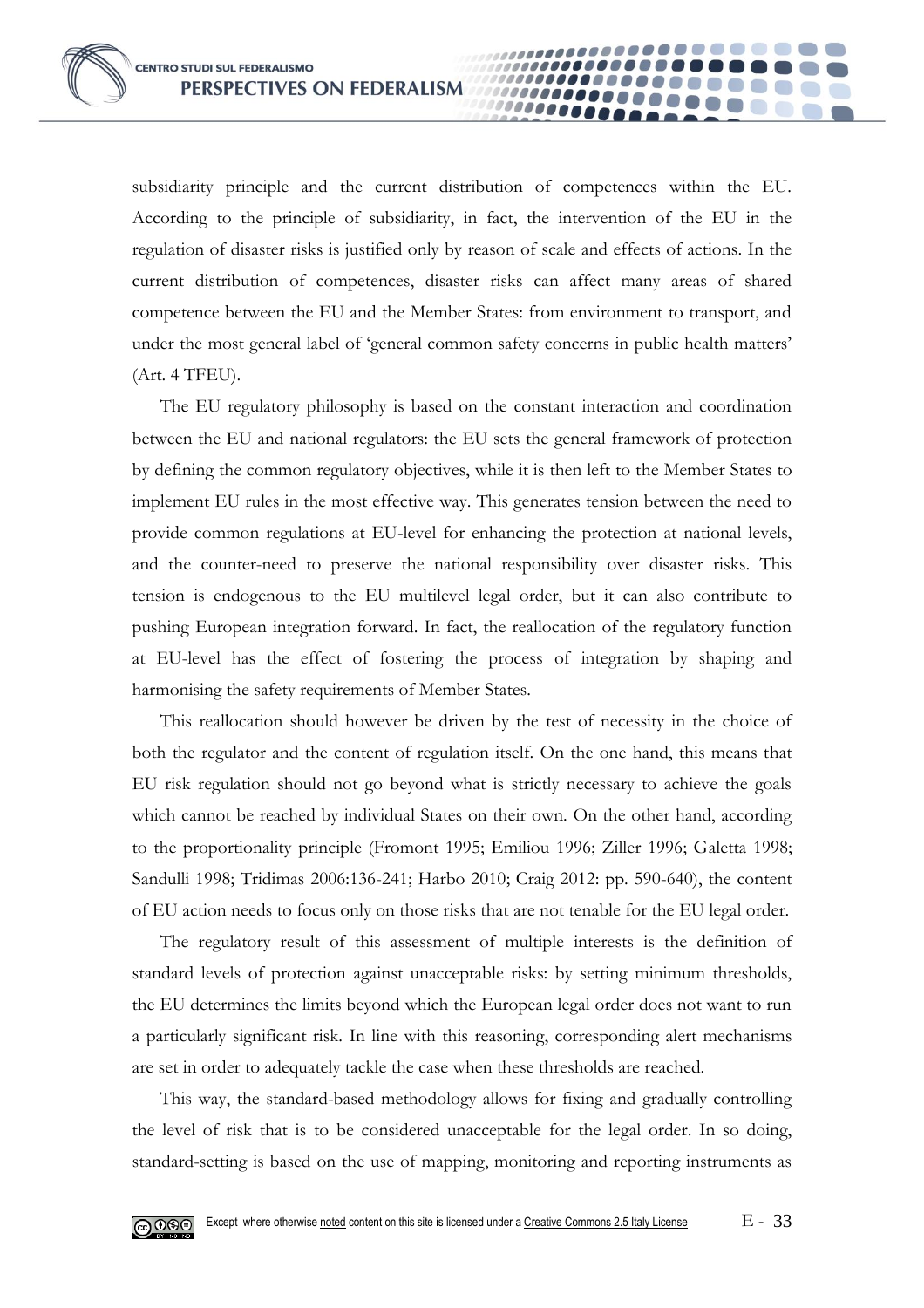well as on information sharing (Black and Baldwin 2012: 9), which can help control the state of risk and maintain the expected level of safety.

00000

This regulatory philosophy has been applied to many different sectors in the area of shared competences that are exposed to dangers which may have catastrophic impact on the European population as well as on the functioning of the internal market: from the control of major incident hazards of certain industrial activities (through the so called Seveso directives)<sup>V</sup>, to nuclear safety regulation<sup>VI</sup>, and even to aviation safety (enhanced through the establishment of the Single European Sky)<sup>VII</sup>.

In order to achieve its disaster mitigation goals, the EU legal order has also specifically developed a more comprehensive approach to natural disasters, which has been implemented in the key legislation concerning floods<sup>VIII</sup>. This legislation identifies significant flood risks through a process of mapping and by building flood risk management plans on maps of hazard and risk according to statistics and previous experiences. At present, this model provides the most workable instruments for protection, whose rationale can also be employed to tackle other disaster-related issues: It is not by chance that this rationale has also been implemented to the management of the volcanic ash crisis, which was tackled by a coordinated use of mapping and ash concentration thresholds (Fioritto and Simoncini 2011: 120).

This EU strategy strengthens both the existing legislation, policies and programmes and the research and development on disaster risks<sup>IX</sup>. This means developing clear methodologies of risk standardisation that can rationalise the management of these lowprobability, high-impact risks. Along with these objectives, in the long-term the EU Commission is thinking about the introduction of a framework directive for natural disaster prevention, as a further pillar of disaster management that would integrate preventive action and civil protection with the aim of prioritising hazards, mapping risks, and managing emergency plans<sup>x</sup>.

This EU regulatory framework aims to make the system of protection against such risks more coherent, by focusing on the goals of protection as a whole and by redirecting both public and private organisations and functions towards the objectives of prevention and mitigation (A.M. Sheehan 1984: 630-631, with reference to the Seveso directive). The setting of EU regulatory standards, however, assumes the reliability of mapping, monitoring and reporting instruments, so that the continuous control over threats can

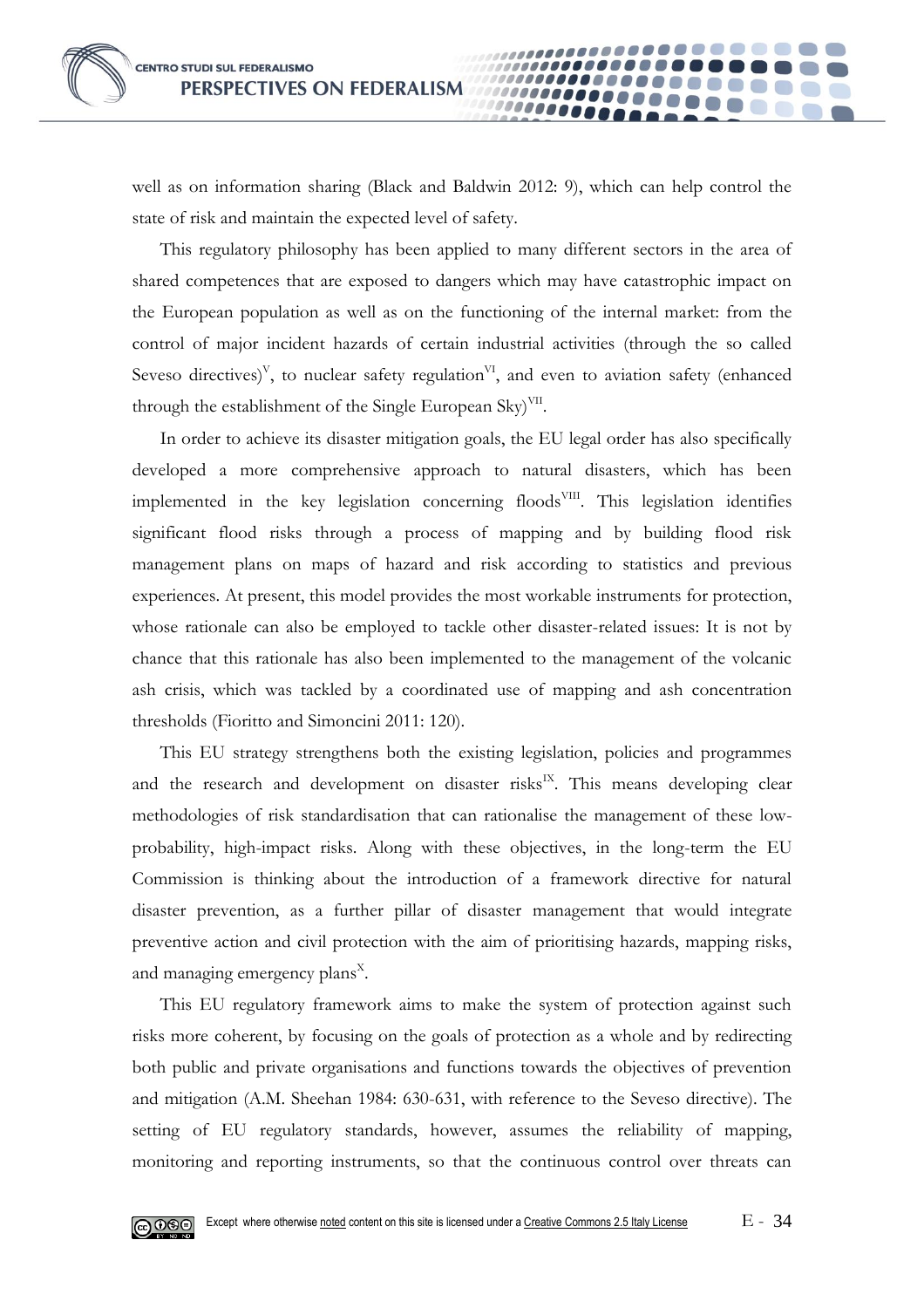contain uncertainty. Clearly this rational reduction of risks cannot guarantee the effectiveness of the provided solutions. On the contrary, technology can fail, leading to a consequent inefficiency of standards with (possibly) catastrophic effects. Standards can fail as well, as when assessing a risk and misunderstanding the reliability of data and technology.

00000

Building upon this regulatory philosophy and its limits, any legal attempt to reduce vulnerability can therefore not ignore the importance of being prepared to face emergencies as well as availing itself of further regulatory instruments which socialise risks by transferring their undesired effects to those parties who are in the best position to bear them. If the latter instruments cover the area of possible remedies against the failure of safety systems and are related to the distribution of risks that cannot be prevented $X<sup>I</sup>$ , the former set of emergency measures is still part of a strategy of facing and mitigating disasters.

Since structurally risk regulation cannot prevent disasters from occurring, emergency plans and communication networks aimed at early warning from a critical level of risks need to be developed to reduce the impact of a disaster when it occurs. This is the reason why the EU Commission – with the help of a number of specialised EU agencies and committees – has been working on mitigating uncertainty through a rational control over the whole disaster management cycle, from prevention to recovery. The goal is to enhance the general safety by defining a comprehensive strategy against disasters which coordinate risk mitigation policies with emergency intervention and thereby improve the organisation and procedures of both risk regulation and emergency planning.

## **4. The national modes of implementing EU regulation**

The EU necessity of anticipating protection against disasters impacts on the Member States' own approaches to disaster regulation. In fact, EU regulation provides Member States with binding legal standards and methodologies for addressing disaster-related risk assessment and management that should be implemented by the individual States according to their own legal framework. This means that according to art. 2 (2) TFEU, after the EU has set the "necessary" level of protection, it is then up to its Member States to identify concrete ways to implement these EU regulatory standards.

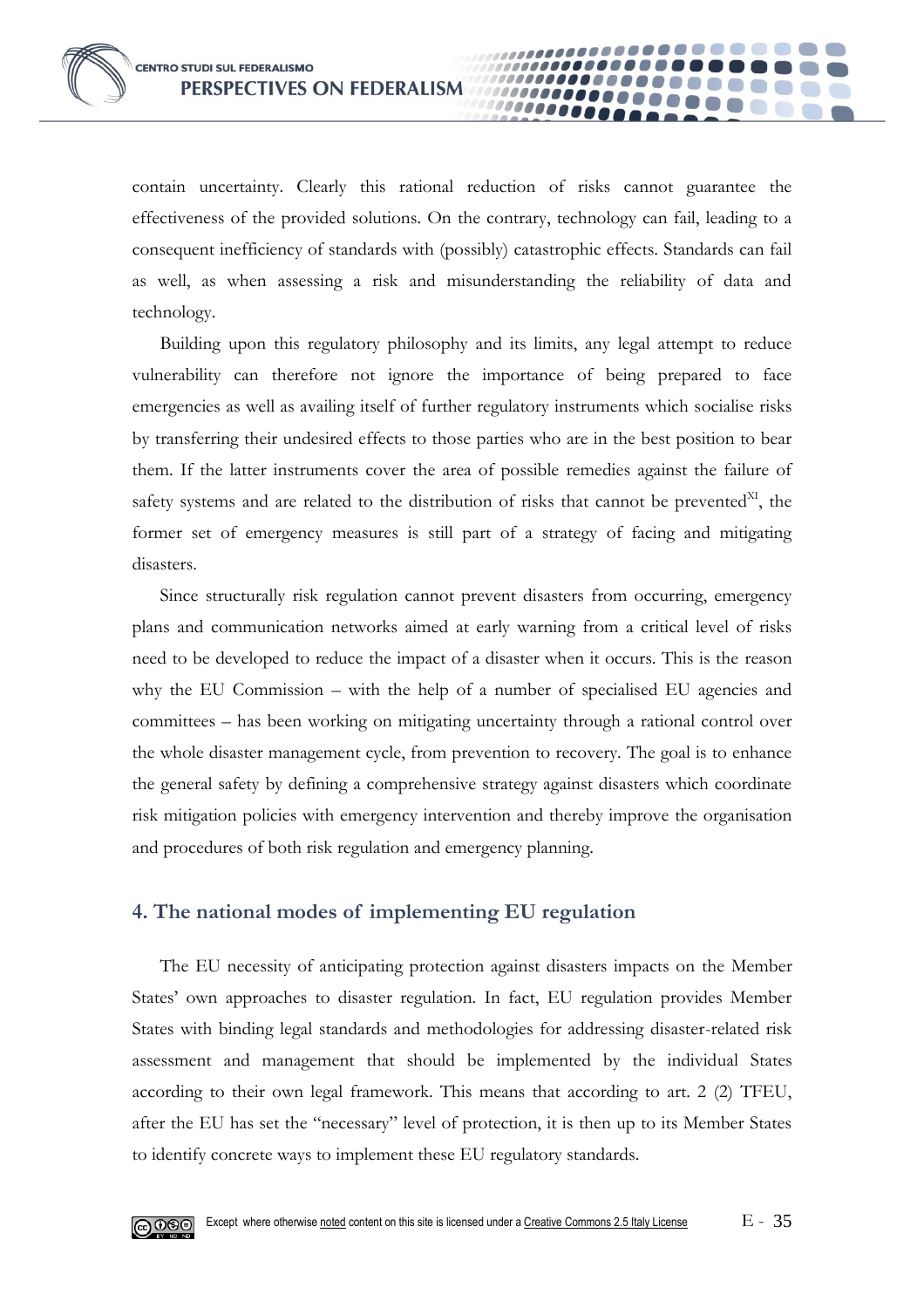This introduces a systemic approach to catastrophic risks with a recognised transboundary impact, which aims to contain negative externalities and protect the ordinary functioning of the EU system as such. What the EU legal framework concretely does is setting, within a coherent system, the minimum binding safety conditions which are enforceable by EU institutions.

00000

The importance of sharing a common legal basis between the EU Member States clearly appears in the case of nuclear safety, which has significantly changed the European framework with regard to this issue: before the introduction of the EURATOM directive in 2009, every Member State could develop its own management of nuclear safety<sup>XII</sup>, simply by taking into account both the international convention on nuclear safety and the International Atomic Energy Agency's (IAEA) standards and principles. This means that when disputes occurred on the starting up of nuclear power plants between neighbouring Member States, these could not be solved by the European judiciary, but only through the negotiation of bilateral agreements, which politically settled the case with the introduction of international instruments<sup>XIII</sup>.

In compliance with the general principle of institutional autonomy, however, national regulators can choose their own way to develop both risk management and emergency plans required by EU regulation. National regulatory variations are therefore presumed to be the operative instruments of EU integration and the political science literature on the impact of EU policies on national legal traditions has clearly addressed both its reasons and effects (Knill 1998; Héritier and Knill 2001; Knill and Lehmkuhl 2002; Radaelli 2003; Versluis 2004).

When developing such plans, Member States need to take into account some significant issues and, above all, consider the costs and benefits of action<sup>XIV</sup>. In order to provide the most effective instruments to implement EU regulatory standards, this consideration is particularly relevant not only in the light of the EU's regulatory philosophy of disaster risks, but also with regard to the balance that national authorities have to perform when assessing and managing these risks.

The choice of the regulatory mode shapes the process of risk mitigation and presents different sets of challenges both for regulating and regulated parties. Broadly speaking, plans can contain both traditional measures of administrative law and market-based instruments (S.A. Shapiro 2003: 401). This means that in order to enact EU regulatory

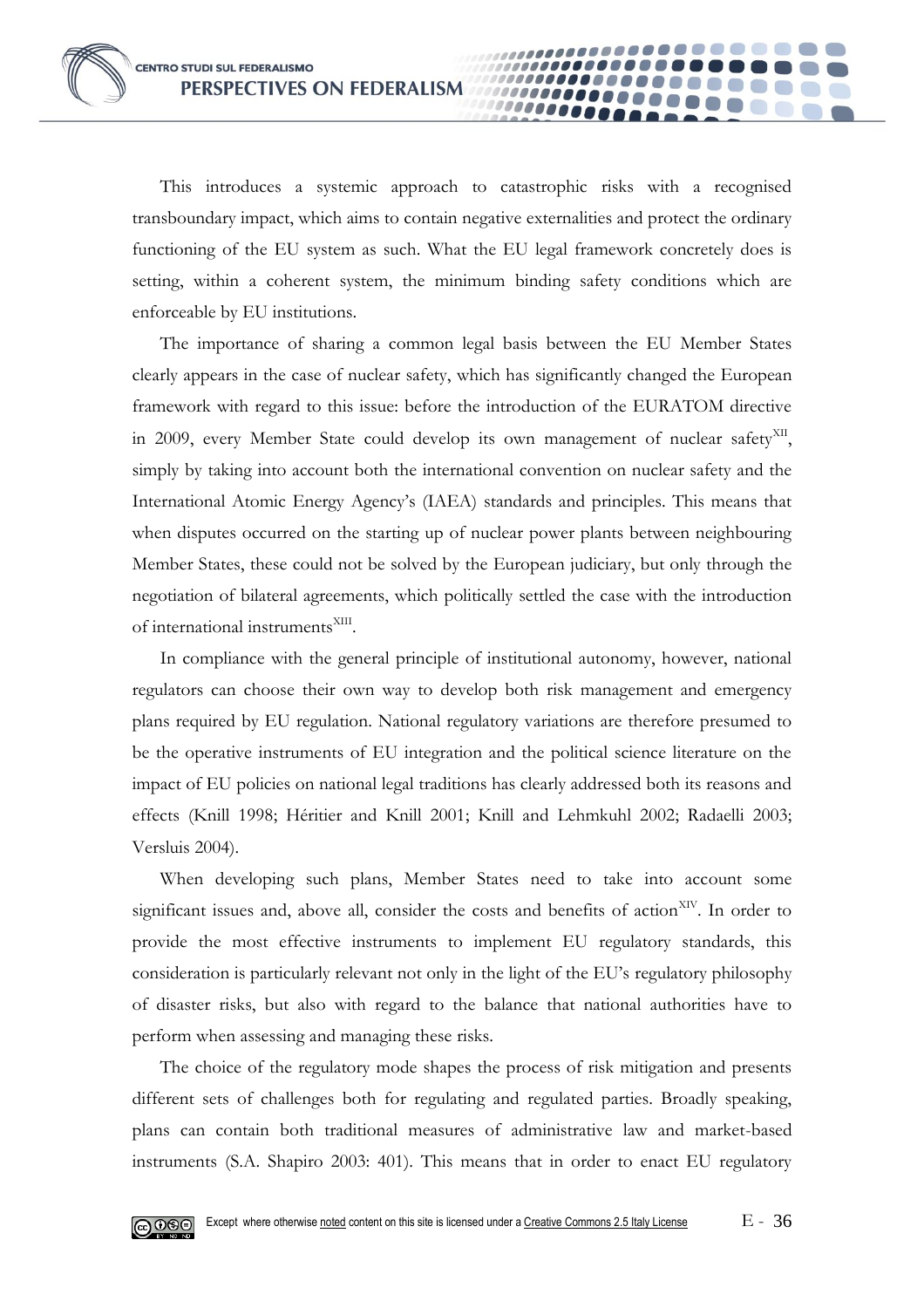standards, public administrations can both exercise traditional command-and-control powers and develop incentive mechanisms based on the functioning of the market<sup>XV</sup>. National laws are therefore able to fix the level of convenience for resorting either to unilateral administrative legal powers or to contractual instruments which exploit economic transactions' externalities.

**0000** 

Regulatory choices affect the feasibility of achieving protection itself and, more specifically, the distribution of burdens for achieving the expected level of protection among the actors involved in the mitigation process. In order to decide how to distribute such burdens, the participation of public and private parties in the regulatory process becomes the central issue, which shows how the interaction of different interests at stake is necessary for arranging a feasible regulation of disaster risks. At this level, enhancing resilience means providing effective regulatory solutions aimed at strengthening protection, so that resilience itself assumes and develops its legal feature.

In order to understand the importance of this interaction between public and private parties in resilience-building against catastrophes, the following paragraphs focus on the most prominent instruments with an adjudicatory nature that national administrations can use to mitigate disaster-related risks by involving private parties at different stages. When developing this analysis, the main issues related to the corresponding modes of regulation will be pointed out.

## **5. Administrative powers for disaster-related regulation**

At national levels, disaster risk regulation involves the use of ordinary administrative powers with a view to contributing to make the necessary trade-off between risk and safety tenable. Since public administrations are usually required to balance competing rights in the pursuit of the public interest, this ordinary decision-making process has been applied even to the special situations of (disaster) risks with the precautionary goal of enhancing public safety. In this case, when balancing competing rights – generally speaking, the right to health and safety *vs*. economic rights – administrative procedures would result in unilateral decisions that set the nature, range and conditions of the public protection against risks.

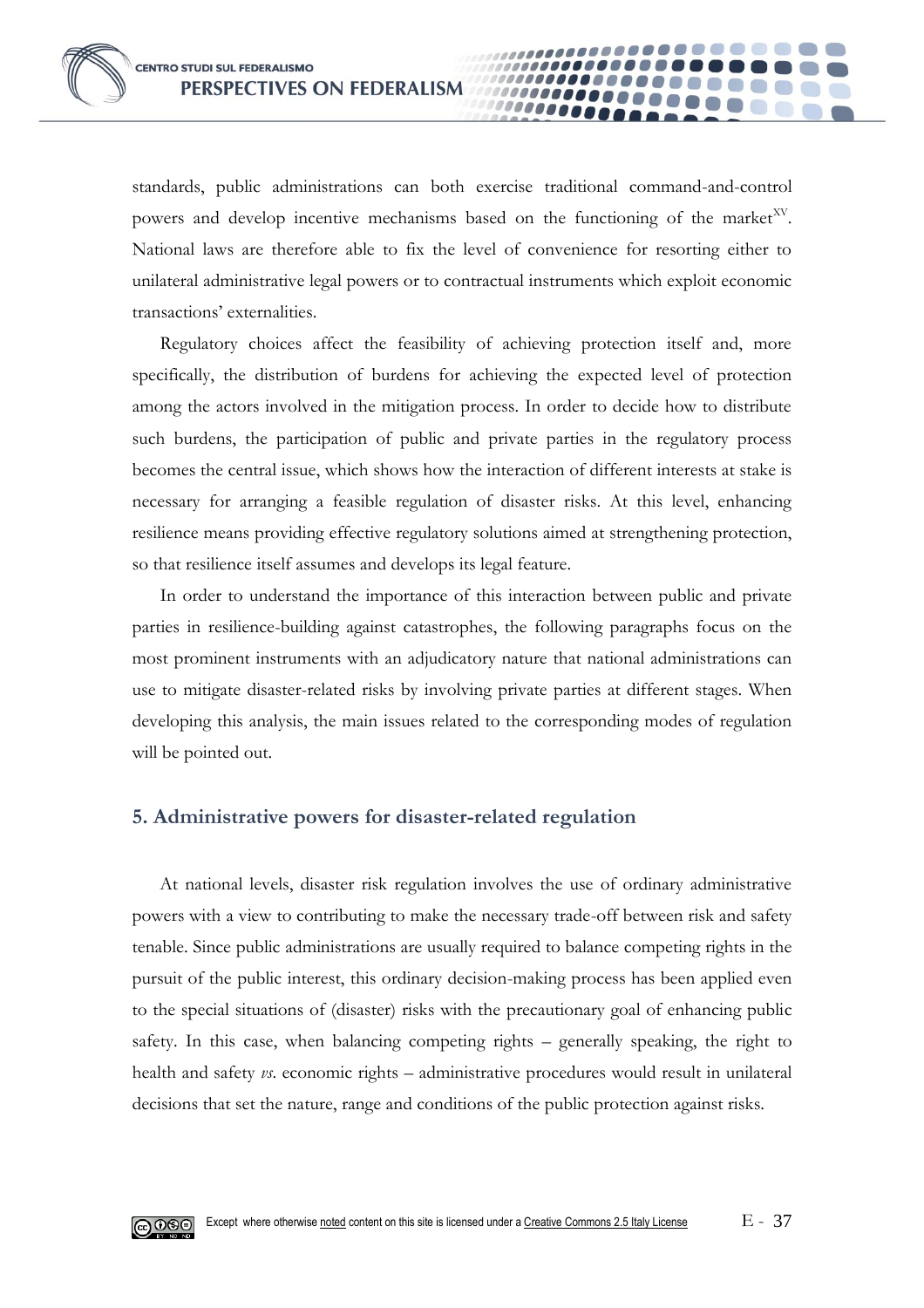Since the goal of *ex ante* mitigating disaster impact and externalities cannot exclude the provision of preventive instruments for managing emergencies, the measures of disaster relief still represent the complementary instrument for implementing a comprehensive strategy against disasters based on mitigation. As a consequence, risk mitigation responsibilities should continue to be accompanied by contingency tasks.

**10000** 

The EU legislation concerning disaster risk mitigation itself requires Member States to adopt emergency plans in order to enhance their preparedness and reduce the damage from disaster occurrence. The importance of this obligation clearly appears from the European Court of Justice (ECJ) case law on the national implementation of EU chemical legislation under the Seveso directives<sup>XVI</sup>. When nationally competent authorities fail to draw up general emergency plans (so called external emergency plans), based on information gathered from the power plants' emergency plans (so called internal emergency plans), Member States should respond for infringement of EU law<sup>XVII</sup>.

The full range of administrative powers is therefore put at the service of protection against disasters. This engages public administrations in a constant relationship with both private parties and other public authorities, in order to regulate and control those activities which can affect public safety, on the one hand, and which can be affected by catastrophic events, on the other hand.

When setting both risk management and emergency plans, public administrations are challenged by the need to get to the right identification of the public interest, that is the setting of a tenable trade-off between risk and safety. Information exchange is critical for identifying risks and mitigating these effectively. As in other domains of administrative action, the participation of both public and private parties interested in the administrative procedure is therefore fundamental for facing this challenge.

Within the administrative procedure, public and private interests are actually competing in the pursuit of public goals. On the one hand, cross-checking with private parties helps administrations to obtain information related to specific areas of expertise, while still guaranteeing individual rights during the proceedings. On the other hand, infrastructural coordination with other public interests within the competence of other public administrations is necessary in order to make the variety of public domains coherent in the development of public policies (Merusi 1993: 21-24). For instance, land use planning is essential for reducing vulnerability: in order to decide where a power plant is going to be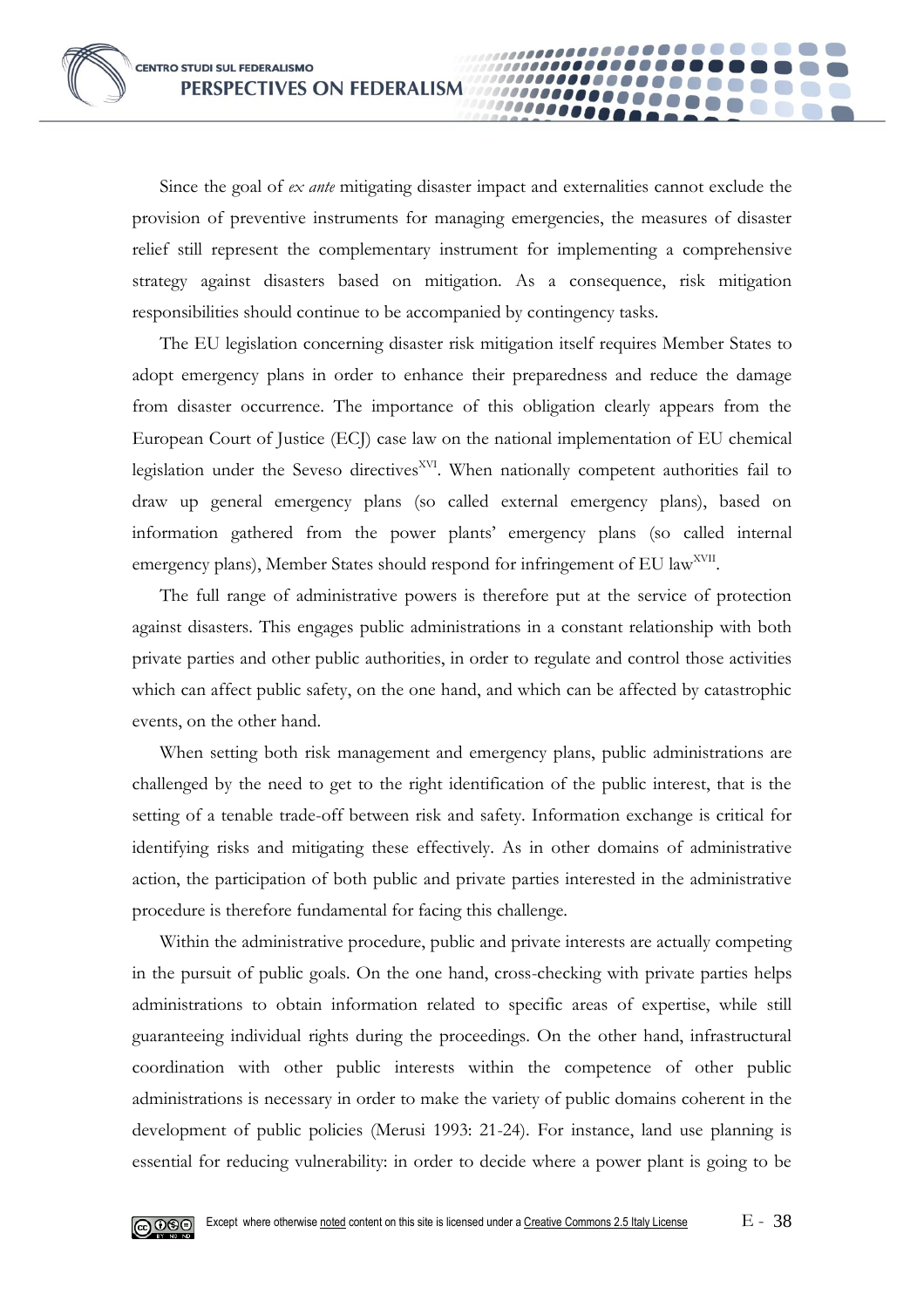built or where other activities are to be developed, it is important to know the conditions of that territory, namely its exposition to floods, the vulnerability of the population of that area, the cultural heritage in that area etc.<sup>XVIII</sup>

**10000** 

Participation is therefore a key principle for the development of administrative action and the findings of such an examination shape the content of regulation itself. For this reason, the administrative powers and instruments which cover the administrative responsibility for setting a fair balance between competing rights and interests are extremely important for understanding what the expected level of safety is and how this can be achieved.

#### **5.1. Prescriptive authorisations as regulatory measures**

A specific control over private economic activities whose exercise can to some extent prejudice the public interest in safety is achieved through their submission to *ex ante* adjudicatory procedures of authorisation. These procedures allow administrations to limit the exercise of these activities to the possession of a series of requirements and therefore to control the compatibility of these dangerous activities with the law before these activities can even start.

Member States deal with these administrative measures through different legal regimes, but all these adjudicatory measures produce regulatory effects. Since through these measures access to the market is subordinated to further requirements, a legal barrier is introduced with the specific aim of protecting other public goods (namely safety) in the market domain. All the operators who want to carry out an economic activity that entails some risks for public safety should demonstrate the possession of some specific characteristics which alone can guarantee the expected safety standards.

The issue of these administrative measures is being able to mitigate the concerned risks by creating a relationship of control between the (controlled) private party and the (controlling) administration, which begins due to the purpose of starting a potentially dangerous activity and lasts for the entire duration of such an economic activity. This involves constant public supervision over those activities whose exercise can entail harm for the community.

As far as catastrophic risks are concerned, this regulatory approach is particularly effective in the case of industrial activities involving the use of dangerous substances, for

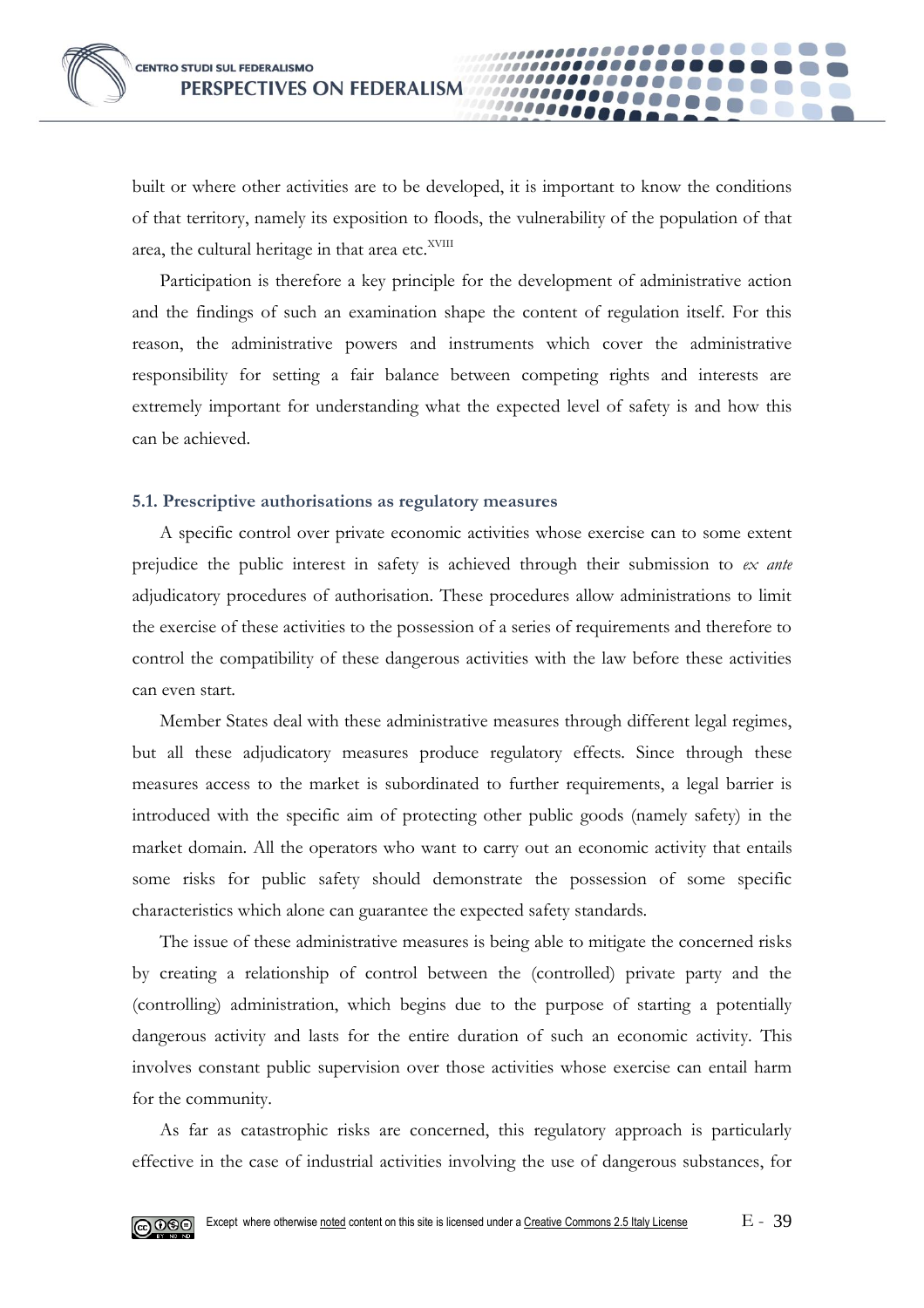which industrial operators are required to regularly produce a report on the safety conditions of installations and the predisposition of an updated internal emergency plan<sup>XIX</sup>. But it is also clear in the legislation on the safety of nuclear installations, which requires the possession of a licence in order to exercise a nuclear power plant: by virtue of this licence, the holders is in charge of the primary responsibility for the safety at the nuclear installation<sup>XX</sup>.

0000

In order to focus these administrative instruments on further enhancing safety through compliance with safety standards, such measures may not be limited to the control of some predetermined requirements, but can also contain prescriptions that operators need to implement in order to continue to maintain their authorisations. These prescriptions push the administrative function of control forward, by adding a further regulatory content to the measures, which involves a normative function of command.

Such further prescriptions can be required by the EU legislation itself or they can be introduced by national authorities for better fulfilling or enhancing the safety standards<sup>XXI</sup>. It is also possible that the EU gives some directions and that it is then up to the Member States to identify concretely which further prescriptions are needed to comply with the safety requirements.

Since the definition of a safety level establishes a legal barrier to access the market, this further contribution by public authorities to the identification of the content of safety is not without challenges for the functioning of the EU legal order. The regulatory impact of prescriptions is able to affect competition in the internal market if such a barrier turns out to be an unjustified obstacle to trade. Prescriptions should therefore be the result of a fair balance between the reasons of protection and the goals of the internal market. The related measures therefore need to pursue safety according to the principle of proportionality, so that these measures do not affect individual economic freedom more than is strictly necessary to achieve the public goal of protection.

The certification of air navigation services is a clear-cut example: if appropriate, besides the common requirements that all the Member States should ensure the provision of air navigation services, national supervisory authorities can attach additional conditions to certificates which can only be related to a list of further prescriptions provided by EU regulation itself<sup>XXII</sup>. According to this EU regulation – and in line with the general EU approach to the introduction of barriers to economic freedom – this is possible only when

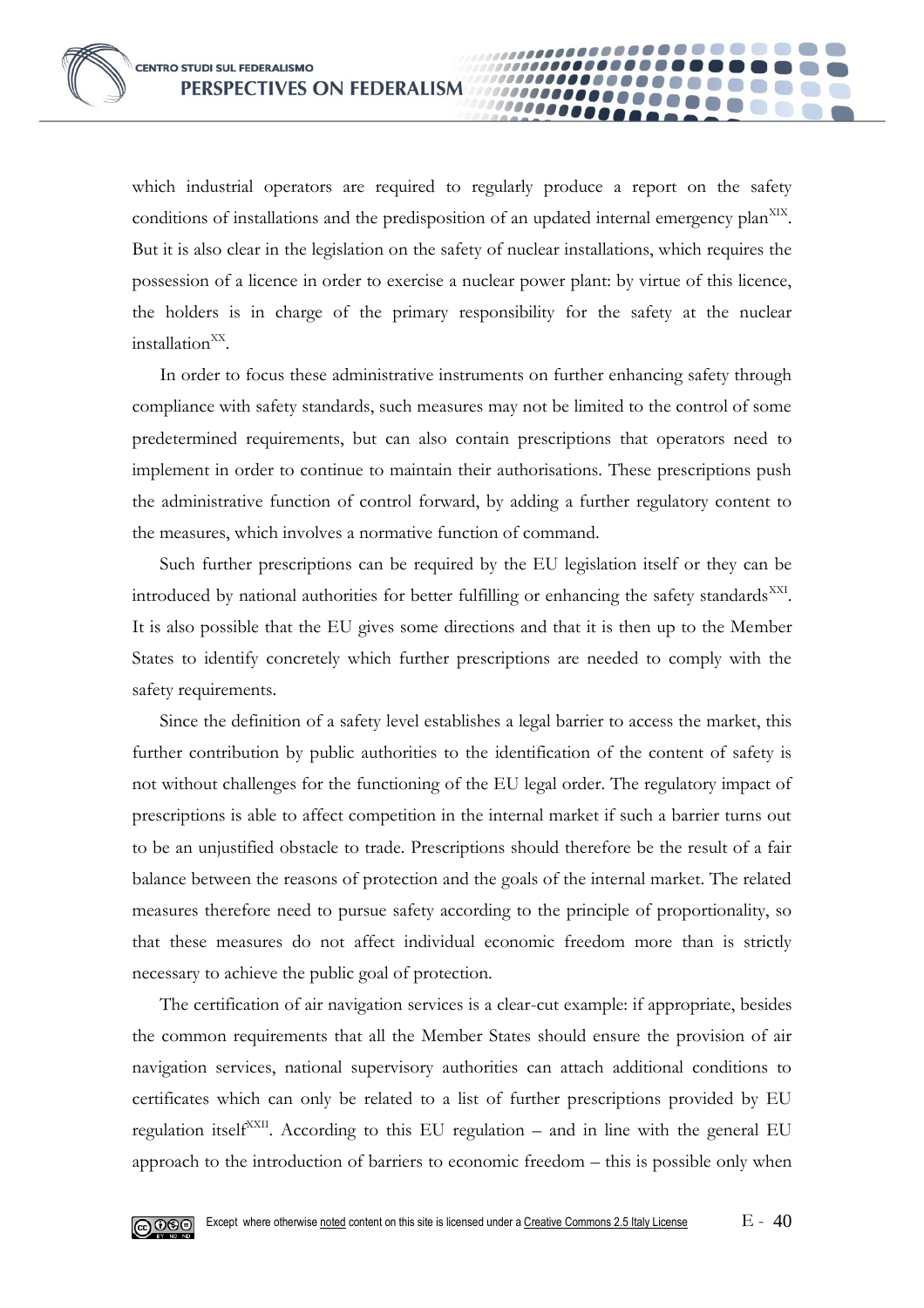such further prescriptions are 'objectively justified, non-discriminatory and proportionate and transparent<sup>XXIII</sup>. This means that when enhancing safety, Member States cannot use prescriptive measures as an instrument for developing protectionist policies concealed behind the need for precaution. European case law clearly requires Member States to comply with the proportionality principle by demonstrating that safety goals cannot be achieved through other instruments which are less restrictive of freedom. Through the necessity test, European courts review the adequacy of restrictive measures themselves, with the aim of preventing them from becoming intolerable burdens for accessing the (common) market<sup>XXIV</sup>.

00000

When enhancing the safety level through further prescriptions, risk assessment reemerges and distinguishes on a territorial basis, taking into account the local and concrete needs of the interested community. In order to avoid that, from being a tool for enhancing protection, this subsidiarity-based distinction becomes a discriminatory measure on the market, a legal procedure helps test the compatibility between the pursued protection against (not only) catastrophic risks and economic freedoms: the impact assessment procedure to which industrial projects are submitted ascertains not only the effectiveness of administrative measures, but also the reasonableness of the sacrifice requested by individuals.

EU legislation has established a common framework for impact assessment procedures and leaves it to the Member States to further develop the instruments in specific fields. A clear example is offered by the Environmental Impact Assessment (EIA) procedure, which is mandatory for a series of projects and optional for another class of projects, for which the final decision lies with the Member States, which can also rely on further criteria and/or thresholds for making the decision $XXY$ . The underlying idea is that administrative harmonisation at the European level should go hand-in-hand with flexibility and subsidiarity, so that it can be prevented from becoming a boomerang which decreases safety levels. From this point of view, ECJ has pointed out that the autonomy granted to Member States aims at facilitating the examination of the projects' characteristics without ossifying procedures, but that it should not turn out to be an improper instrument for exempting certain classes of projects from EIA obligation in advance<sup>XXVI</sup>.

Impact assessment procedures have gone further and in the EU approach these can also include not only single projects, but also plans and programmes (Strategic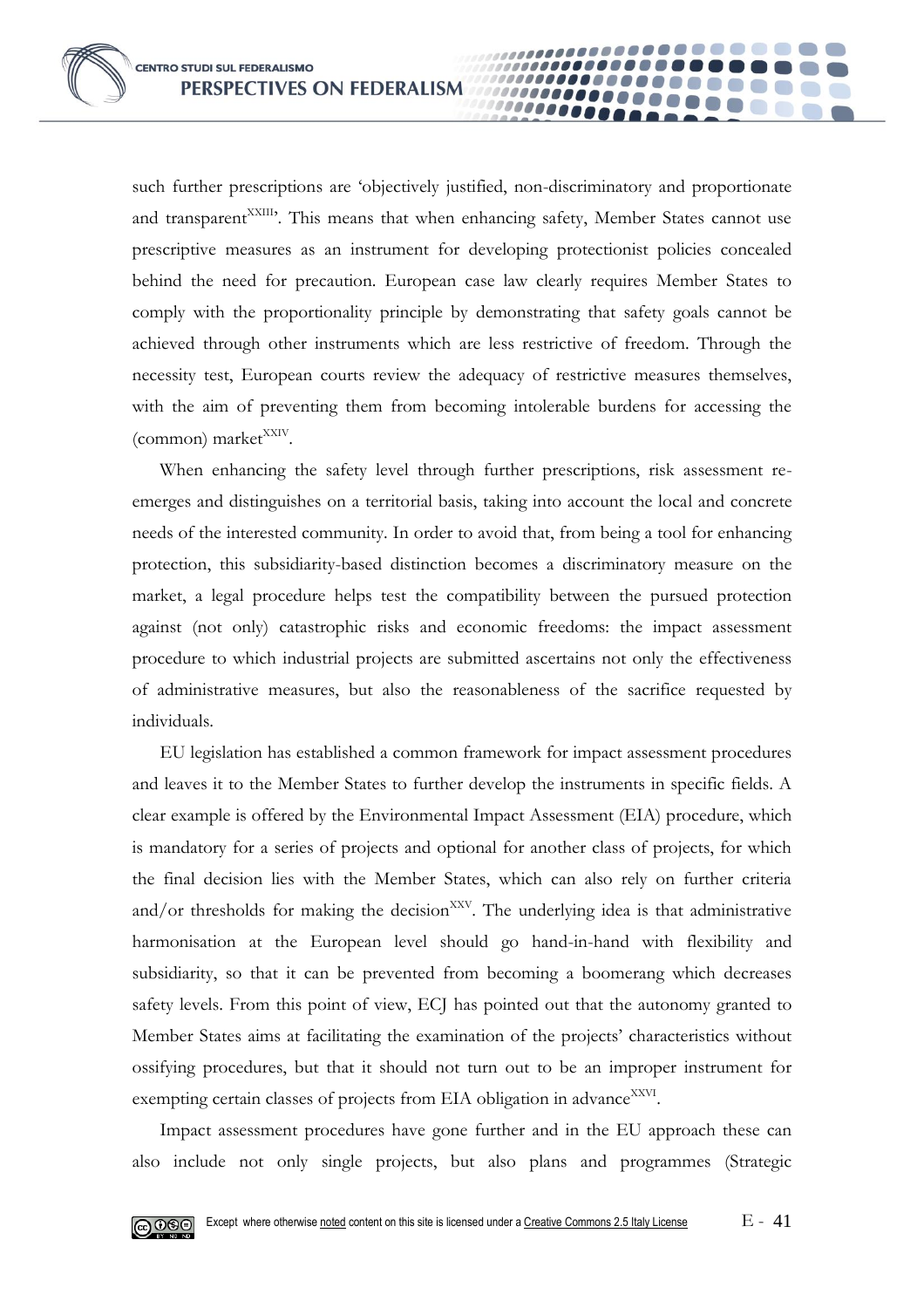Environmental Assessment, SEA),<sup>XXVII</sup> on the one hand, and further considerations other than environmental issues, on the other hand<sup>XXVIII</sup>. The use of regulatory impact assessment (RIA) is today the main legal instrument for advance testing of and for supporting policies, by identifying the main options for achieving policy goals and their likely impacts in the economic, environmental and social fields (Renda 2006; Wiener 2006; Kirkpatrick and Parker 2007; Meuwese 2008). Through public participation, the regulator can *ex ante* search for better outcomes and performances in regulation and highlight potential trade-offs between risks and benefits<sup>XXIX</sup>.

00000

### **6. The market for disaster-related regulation**

Even if administrative regulation based on command and control functions critically requires the participation of public and private parties, the final decision by the public administration has a unilateral nature. When dealing with a specific issue, public participation in fact has been focused on plugging gaps in the administration's comprehension of the (risk) circumstances at stake. However, information asymmetries represent a significant burden for administrative action and result in significant collective (administrative) costs of regulation.

In order to enhance the effectiveness of risk mitigation, administrative regulation can be assisted by other market-based legal instruments that introduce collaborative modules with private parties with the aim of reducing information asymmetry problems by spreading the responsibilities for risk mitigation. In fact, private parties working in specific regulatory domains have technical knowledge in their activity's sector at their disposal that public administrations, which simply deal with the legal issues of such domains, cannot have. Where traditional administrative action cannot address all the technical issues involved in regulation by itself, adjudication can resort to co-regulation modules with the aim of finding better regulatory solutions<sup>XXX</sup>.

To capitalise on this sectorial knowledge of private parties, regulators need to identify which private parties are in the best position to bear the risks at stake and then to create a system of incentives and/or disincentives which stimulate them to mitigate such risks. By exploiting the functioning of the market, private parties are made to share responsibilities for identifying the ways to achieve safety goals: if they realise that they can attain their own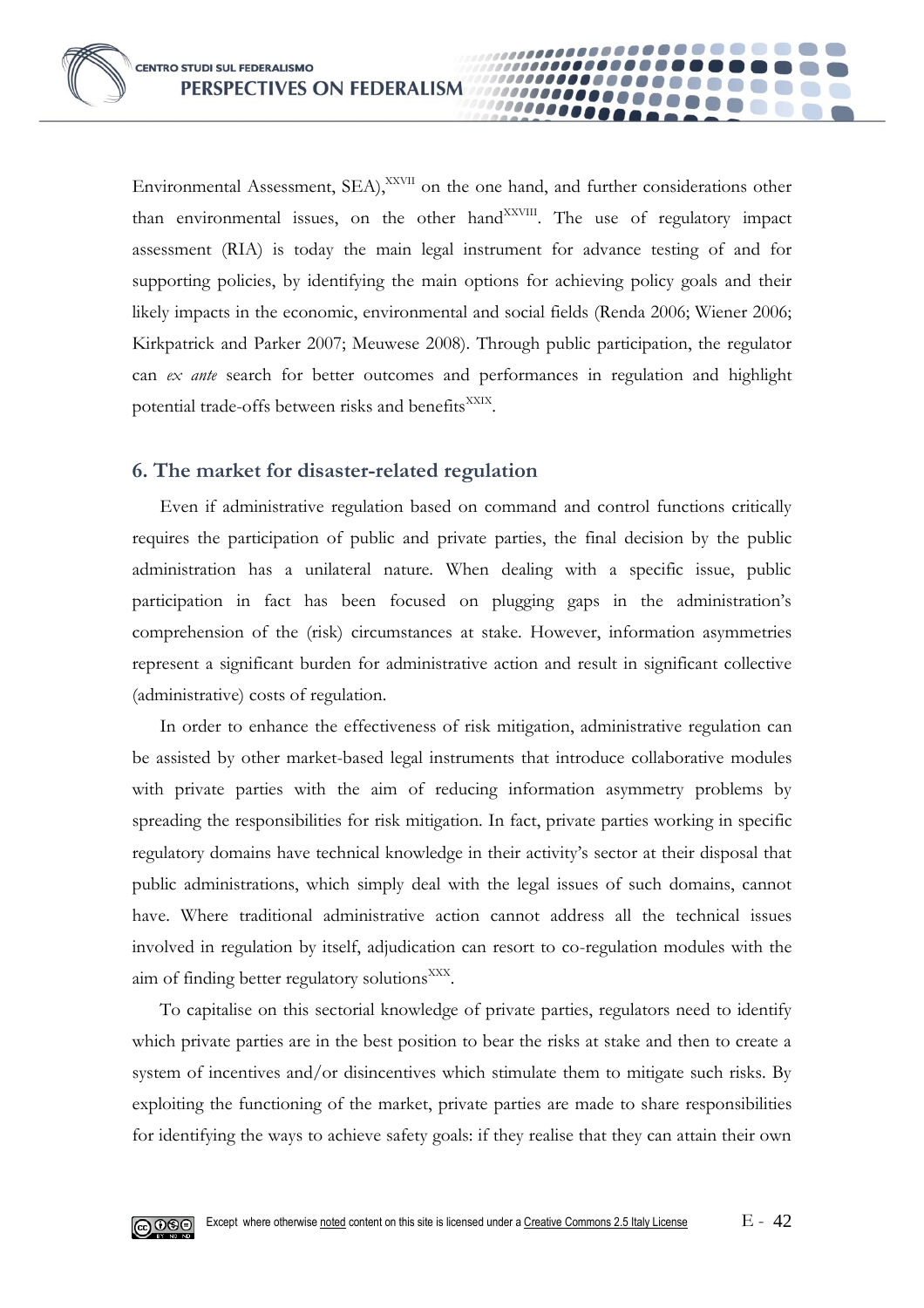interest in the pursuit of the public goal, they will assume a share in the responsibility in risk mitigation and reduce the costs of regulation.

**0000** 

In line with this reasoning, market-based instruments can acquire different features according to the specific way in which the private interest is stimulated. The common starting point should however be the nature of private interests as distinct from (and often conflicting with) public ones (Ledda 1993: 152; De Benedetto 2008: 54 and 90), which is at the roots of the introduction of private participation into the administrative proceedings and should be the condition upon which a collaboration between private parties and administrations is built. Collusions among interests and phenomena of maladministration can otherwise take place with the effect (among others) of reducing the effectiveness of regulation itself (Cassese 1992).

The identification of possible incentives and the definition of contractual instruments for regulating the relationship between public and private parties, as well as that between private parties operating on the market, however, pose significant challenges to regulators which can affect the effectiveness of the cooperation itself. When illustrating this further mode of disaster risk regulation, the criticalities of designing such agreements will be analysed in the following paragraph.

#### **6.1. Agreements between public and private parties**

In order to boost the collaboration with private parties and achieve the goals of public policy, public administrations can establish different kinds of agreements with private parties. By setting up a contractual framework for the relationships between private parties and public administration, the enforcement of risk mitigation policies can potentially be favoured by the engagement in a co-regulatory process of both the parties. This kind of coregulation can play a key role in the building of resilience against catastrophes, since responsibilities (and the related risks of failure) can be shared among public and private actors and both the parties are interested in mutual control over the enforcement of their agreement (Burnett 2007).

Cooperation is crucially based on information sharing, which finds its roots in the information asymmetries across public and private sectors and helps improve protection and response by reducing information gaps and by coordinating priorities (Boyer et al. 2011:  $10-12$ <sup>XXXI</sup>. This context generates benefits for both the parties who can better

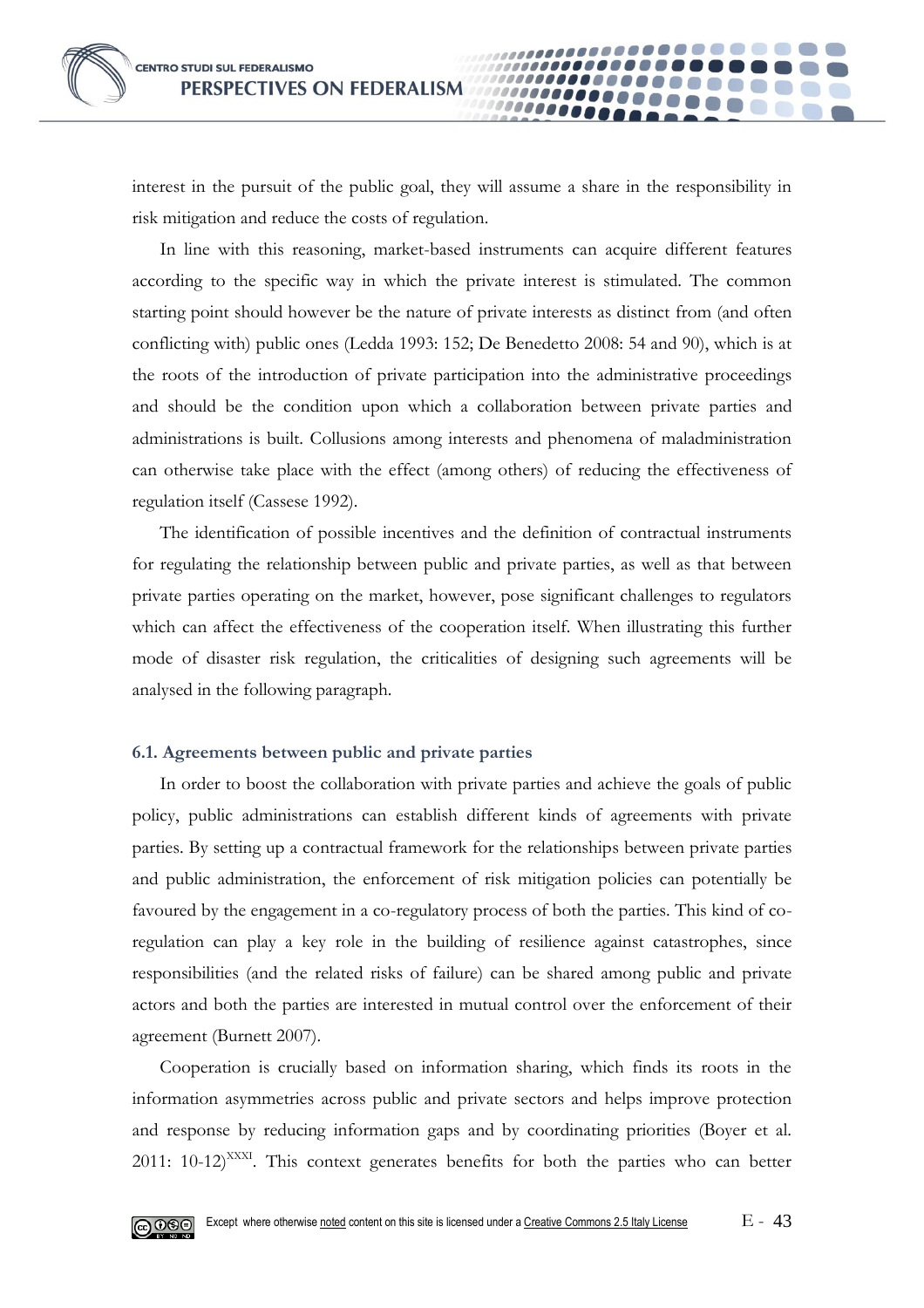understand the risks at stake and who can optimise the use of their resources by sharing risks and possible damage in accordance with their respective competences. This contracting develops around performance standards which set the expected level of protection against disaster risks: risk management plans consider the development of market-based instruments for the management of disaster risks as a means for implementing regulatory standards.

00000

A clear example of this is provided by the EU discipline of performance plans for air navigation services: in the elaboration of performance plans, national authorities are required to identify not only the entities accountable for meeting the performance targets and their specific contribution, but also the incentive mechanisms to be applied to these entities to encourage the achievement of performance targets<sup>XXXII</sup>.

As in the case of administrative measures, these incentives should be developed according to the general principles of non-discrimination, proportionality, and transparency in order to be compatible with competition rules and not to become an unjustified obstacle to the development of the internal market of air services. Within this category, the use of the incentives for the implementation of safety standards is peculiar and different from other performance standards provided by the regulations for air services, because safety incentives cannot have a financial nature. These incentives shall consist in action plans or measures associated with the implementation of the common requirements for the provision of air navigation services<sup>XXXIII</sup>.

This regulation clearly means to introduce market-based incentives through the development of agreements with concerned entities and is aimed at shaping safety in concrete ways by identifying the most cost-effective solutions through a contractual process. However, currently neither national performance plans nor functional airspace blocks' performance plans provide any specific incentive of this kind for safety targets. If it is true that safety standards have been introduced in the SES regulation only recently, this absence clearly shows the actual difficulties that regulators face when identifying incentive mechanisms based on the assessment of information asymmetries and establishing effective partnerships in this domain.

In highly technical sectors, in fact, the development of incentive mechanisms can be a real challenge for regulators and the inability to implement such mechanisms can prevent the effective regulation of risks. The potential benefit inherent to the contractual scheme

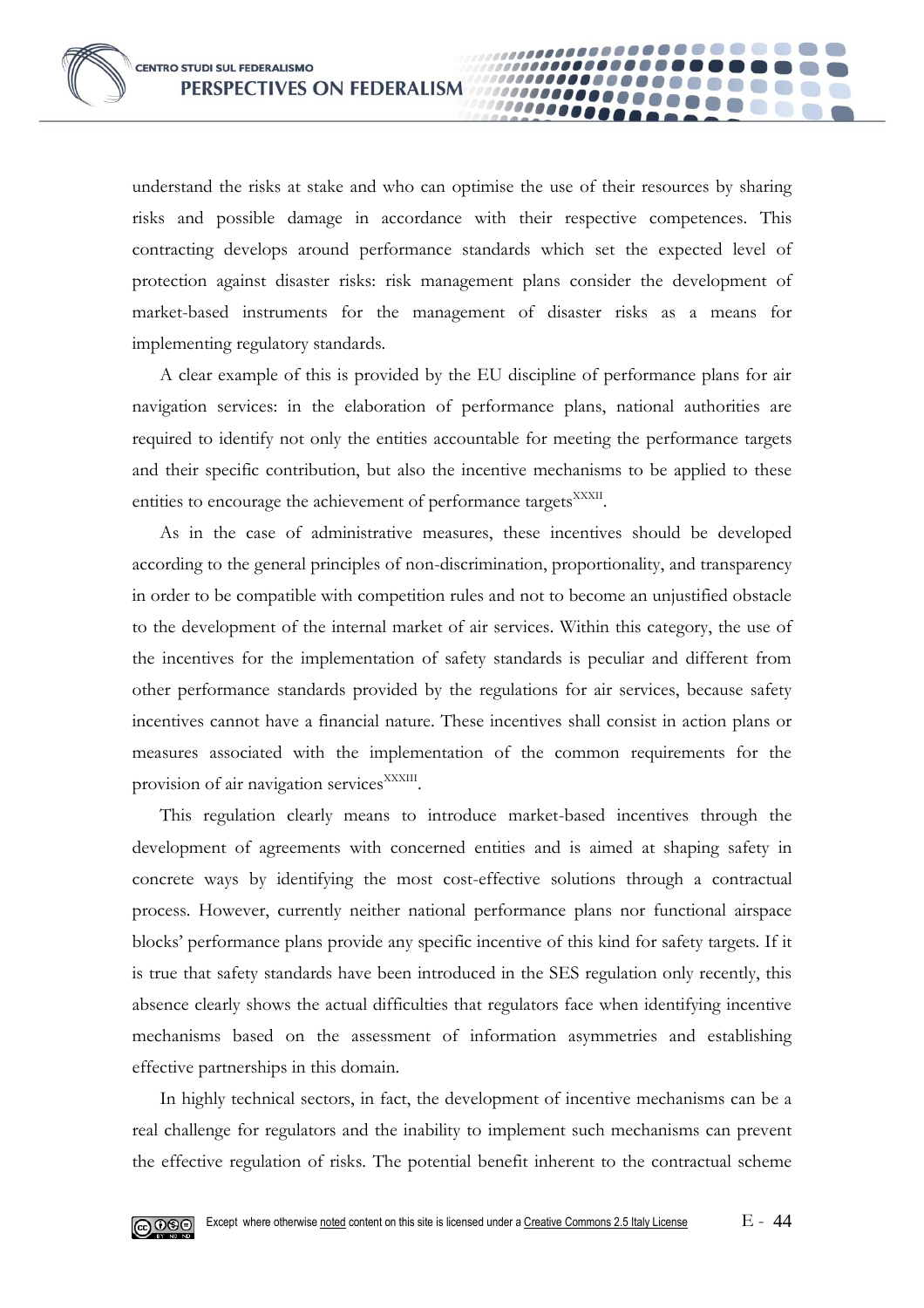can be nullified by the costs of searching for such an agreement and making cooperation effective.

00000

A consolidated reference model for safety-related agreements can however be found in the EU environmental agreements, which engage both public and private parties in partnerships aimed at effectively implementing environmental policies (Rehbinder 1997; Bailey 1999; Casabona 2008). In environmental issues, this collaboration is achieved both through self-regulation, as when private parties voluntarily decide to comply with EU regulation, and co-regulation, as when public and private parties negotiate a binding agreement which helps achieve environmental goals<sup>XXXIV</sup>.

Recently, agreements in the form of public-private partnerships have been applied in security-related domains as a sector of critical infrastructures, with the aim of enhancing resilience against catastrophic risks. This is especially the case for those facilities that are considered critically important to economic and social life (such as in the sector of transport, but also in other public utility domains), the harm to which can involve major consequences for organised society (Dupré et al. 2011). In principle, by distinguishing and sharing responsibilities between the private parties – who are interested in gaining financially from the awarding of the public contract – and the public authorities – who are interested in the achievement of policy objectives – different kinds of contractual agreements are entered into and some *force majeure* risks can be mitigated.

These contracting procedures force private parties to consider the long-term costs of operations and maintenance against disasters and to implement enforcement mechanisms for achieving the expected protection. Since private parties are made responsible for the whole life cycle of the infrastructure, they can be remunerated from its use only when it is effectively working. This means that if a disaster occurs and the infrastructure cannot work anymore, private parties cannot take revenue from the facility (Boyer et al. 2011: 11 and 13- 19). By this reasoning, private parties may also be stimulated to invest in cutting-edge technology in the facility design, since it is much more expensive to adjust an already built infrastructure to large changes.

If in principle this generates a virtuous cycle in disaster mitigation by spreading (measurable) risks among the involved actors, this focus on long-term costs (and uncertain risks) involves higher short-term expenses and therefore requires higher attention to risk assessment in concrete circumstances. Since risk assessment becomes a supporting tool for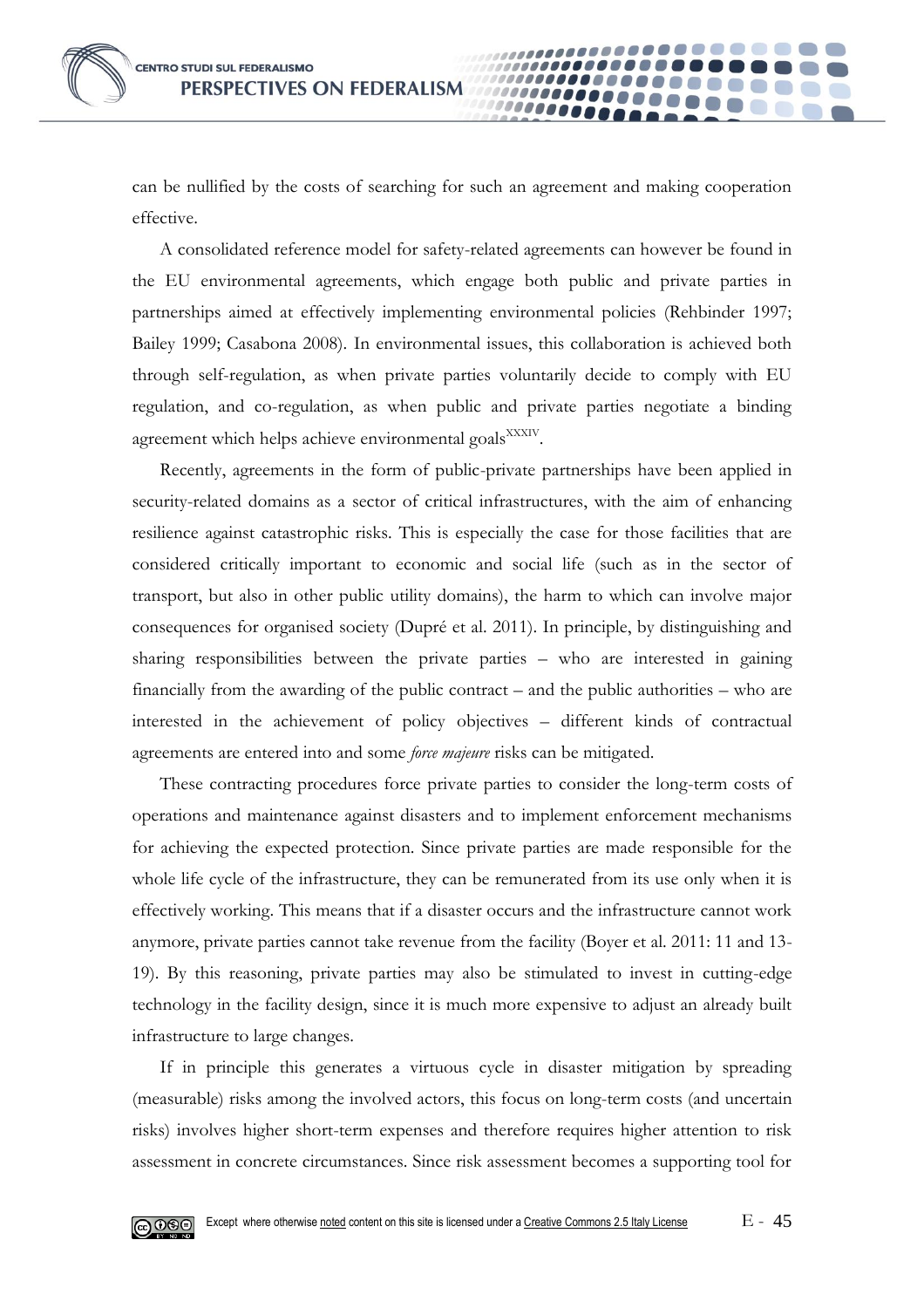the decision making process, the low probability, high impact nature of disaster risks make the possible risks and losses difficult to be predicted by single operators and this increases transaction costs. National risk registers have therefore been implemented as a further regulatory tool which may support such still difficult regulatory choices and develop a transparent approach to risks and responsibilities. In fact, these registers detect and monitor the possible risks for the concerned infrastructure and are based on the basic tools and methodologies used for setting standards<sup>XXXV</sup>.

00000

In order to make the partnership really effective in its purpose of mitigating risks and enhancing resilience, the importance of interdependencies between services and infrastructure should also be taken into account when a disaster occurs (Boyer et al. 2011: 16-18; Cabinet Office 2011: 41-50). However, contracts are barely able to cover all these aspects, since information asymmetries and the related transaction costs make it difficult to set objectives and provide effective instruments of coordination and mutual control (Ménard 2013).

Considering that information asymmetries make the protection guaranteed through risk management agreements still problematic, again emergency regulation appears to be the necessary completion for enhancing resilience. When looking at the contractual modules of regulation, emergency agreements represent an interesting instrument for emergency management. When these agreements are negotiated before the occurrence of a particular disaster, the main contingencies can be covered in the aftermath through multiple agreements XXXVI. Emergency contracting is more developed than risk management agreements and Europe presents many interesting domestic experiences<sup>XXXVII</sup>.

Since the EU only retains supplementary competences in the area of civil protection, it can only help Member States carry out actions of risk prevention and respond to natural or man-made disasters within the Union, but is prevented from introducing any harmonisation of the laws and regulations of the Member States in this area (art. 196 TFEU). Since Member States retain jurisdiction over the sovereign domain of civil protection in emergency situations (art. 6 *f)* TFEU), cooperation within the CPM and bilateral cooperation between Member States are the only means of cross-border assistance. As a consequence, the partnership's framework in this domain is fragmented across Europe.

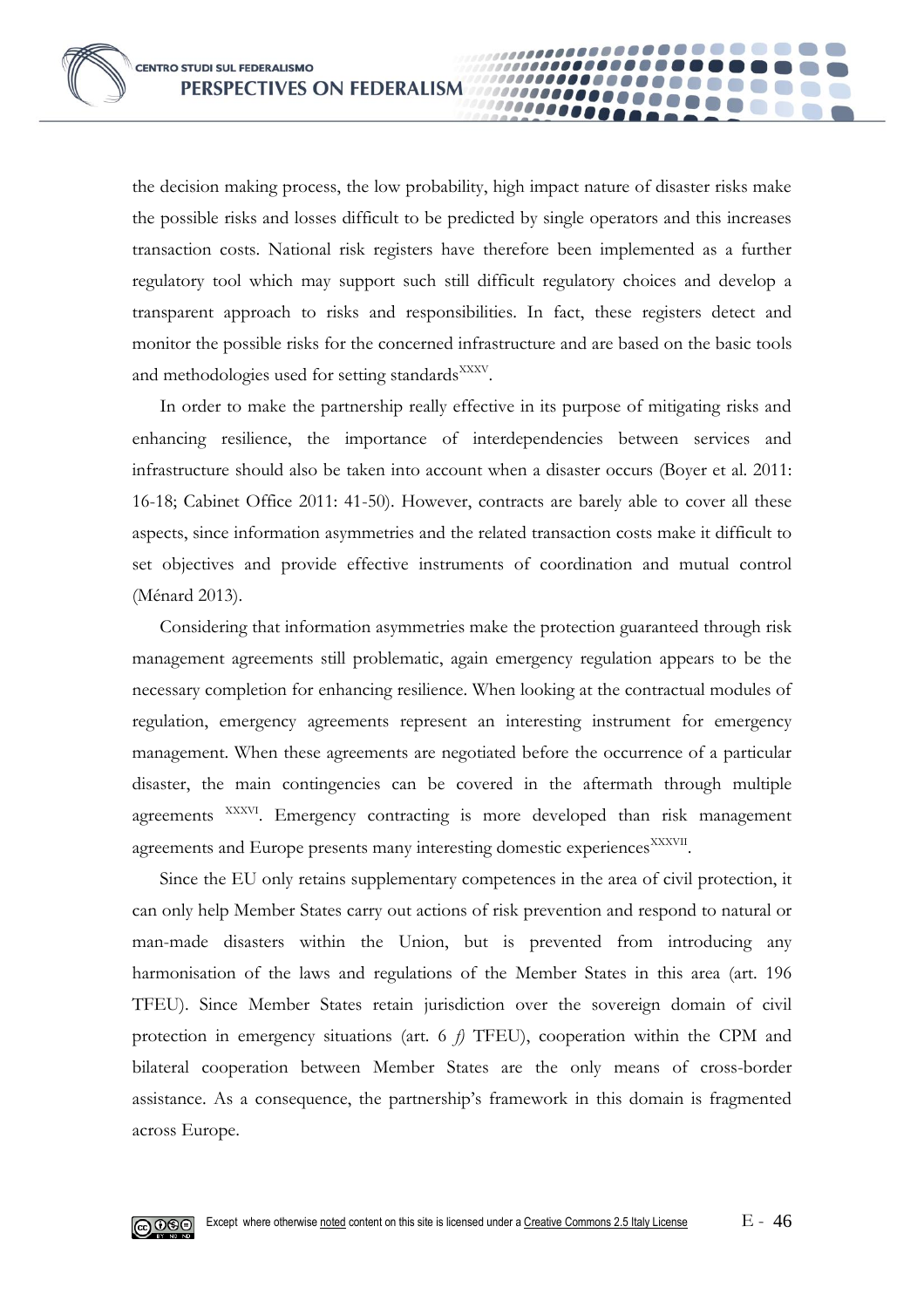This fragmentation however does not help reach EU performance standards throughout Europe, nor does it foster the enhancement of resilience across Europe. From this point of view, networking and information exchange are critical instruments for supporting early interventions and for reducing the impact of disasters. Contingencies are covered through the functioning of the MIC and the CECIS, on the one hand, and through the provisions laid down in bilateral agreements between Member States, on the other hand (British Institute of International and Comparative Law 2010: 17-22<sup>XXXVIII</sup>).

**10000** 

In the area of disaster relief, resilience faces the legal challenges of coordination and the development and sharing of best practices across Europe would help each State to improve its performance when facing a disaster and to contain externalities. Even if harmonisation is prevented in this sector, the integration process and the interdependencies it creates make a common understanding of disaster relief essential for enhancing the resilience of the EU legal order. The implementation of cooperation within the EU framework makes each State aware of the main issues and criticalities of disaster management, as well as enabling them to learn from the best experiences in a peer environment. Only in this common framework does the necessary national diversity not become a systemic risk for, or at least a potential weakness in, the resilience-building process.

## **7. Final remarks**

The need to reduce the vulnerability of society against disasters has fostered the introduction of regulatory instruments which can anticipate protection before the imminent danger/emergency phase. Disaster risk regulation has therefore become a significant field of legislation aimed at complementing and supporting disaster relief measures with precautionary action. The need to rationalise such a precautionary protection requires regulatory instruments to take into account the very nature of disaster risks (low probability, high impact) as well as other competing situations of rights and interests the exercise of which can be affected by regulatory measures.

When examining the EU approach to the regulation of risks of potentially catastrophic impact, this article pointed out the fundamental regulatory role played by the EU in the rationalisation of protection. By setting minimum harmonisation standards and reserving to Member States the fundamental responsibilities in the implementation of protection within

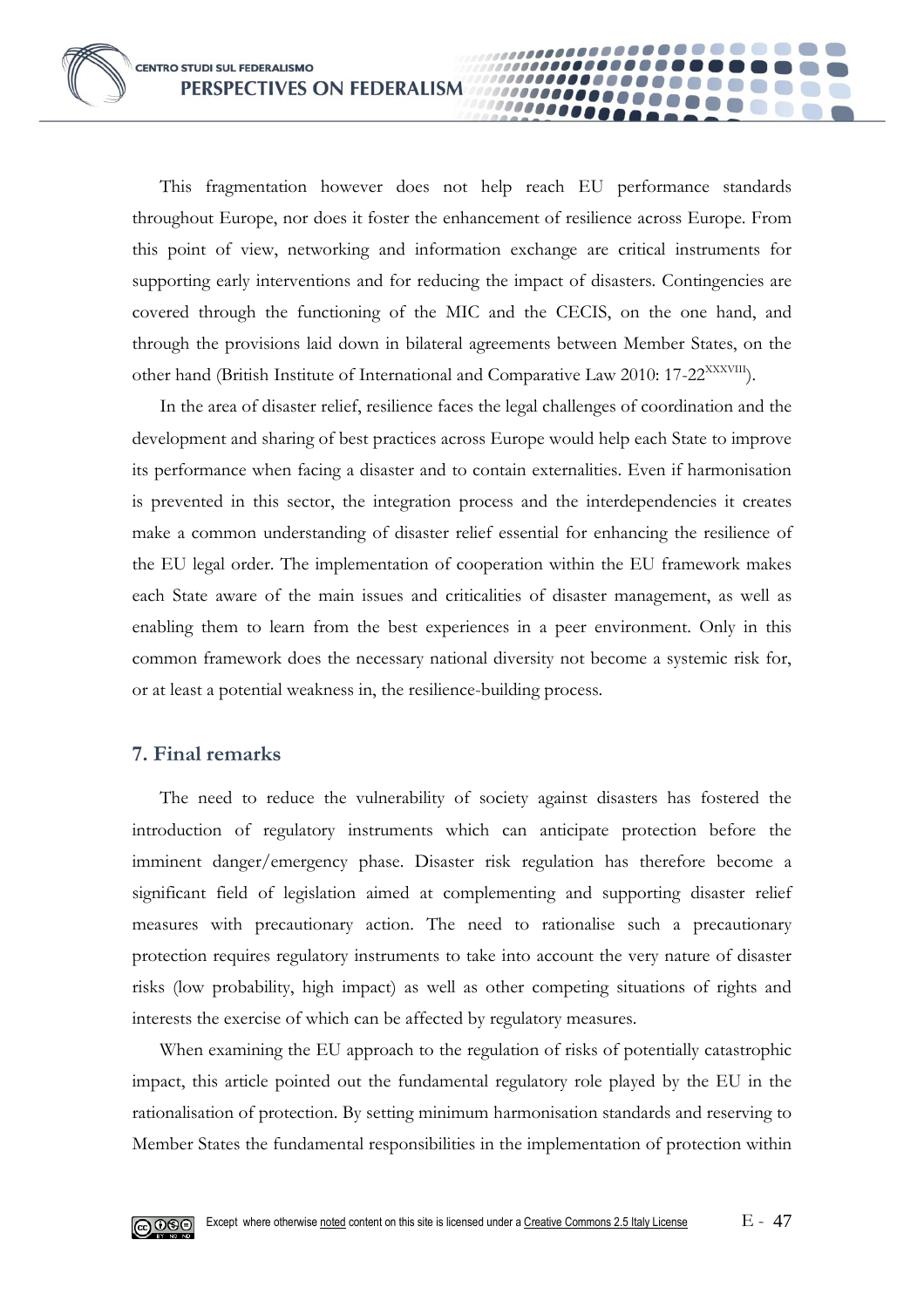

their own territory, the EU has developed a complex regulatory framework shaped by the complexity of the EU multilevel legal order itself.

0000

EU disaster risk governance mainly falls within the areas of shared competences and regulation hinges upon the search for common supranational rules and the recognition of national regulatory variations. Being caught between EU standardisation and national variations, this constitutional tension within the EU legal order is based on the proportionality of EU action and finds its limits in the competition rules and the preservation of the internal market's coherence<sup>XXXIX</sup>. When searching for a European response to disaster risks, it is the same functioning of the internal market that is at stake. By reducing the cross-border externalities of national regulations, beneficial effects can be achieved in the management of risks; and at the same time, this pushes towards further integration.

Mitigation policies, in fact, foster the European integration through the harmonisation of legislation in areas of shared competence. The whole SES legislation on air traffic management is a clear example of the efforts to make air safety a cross-border issue that cannot be governed on a mere national basis any longer, but which needs a supranational approach within the EU – actually, based on the recognition of functional airspace blocks – in order to meet the near future challenges of increased traffic (both for movement of persons and goods) in the EU air transport  $sector^{XL}$ . In this sector, safety and efficiency needs have actually boosted the integration process and competences are partially, but relentlessly lifted to the supranational level. This case also shows the actual functioning of the pre-emption mechanism which, according to art. 2(2) TFEU, governs the exercise of shared competences (Craig 2012: 379).

On the grounds of the subsidiarity principle, EU governance of disaster risks requires loyal cooperation between the different levels of government to be effective. National measures aimed at implementing and enhancing safety levels, in fact, can have potential impacts on the market and can create significant barriers to European trade. This is the reason why public administrations, when implementing mitigation policies, need to find the right balance between the reasons of protection and the preservation of antagonistic rights (such as economic rights). The right measure of the protection against disaster risks should therefore be identified in a fair and impartial administrative procedure which takes into account the rights and interests of private parties. This means that competition and the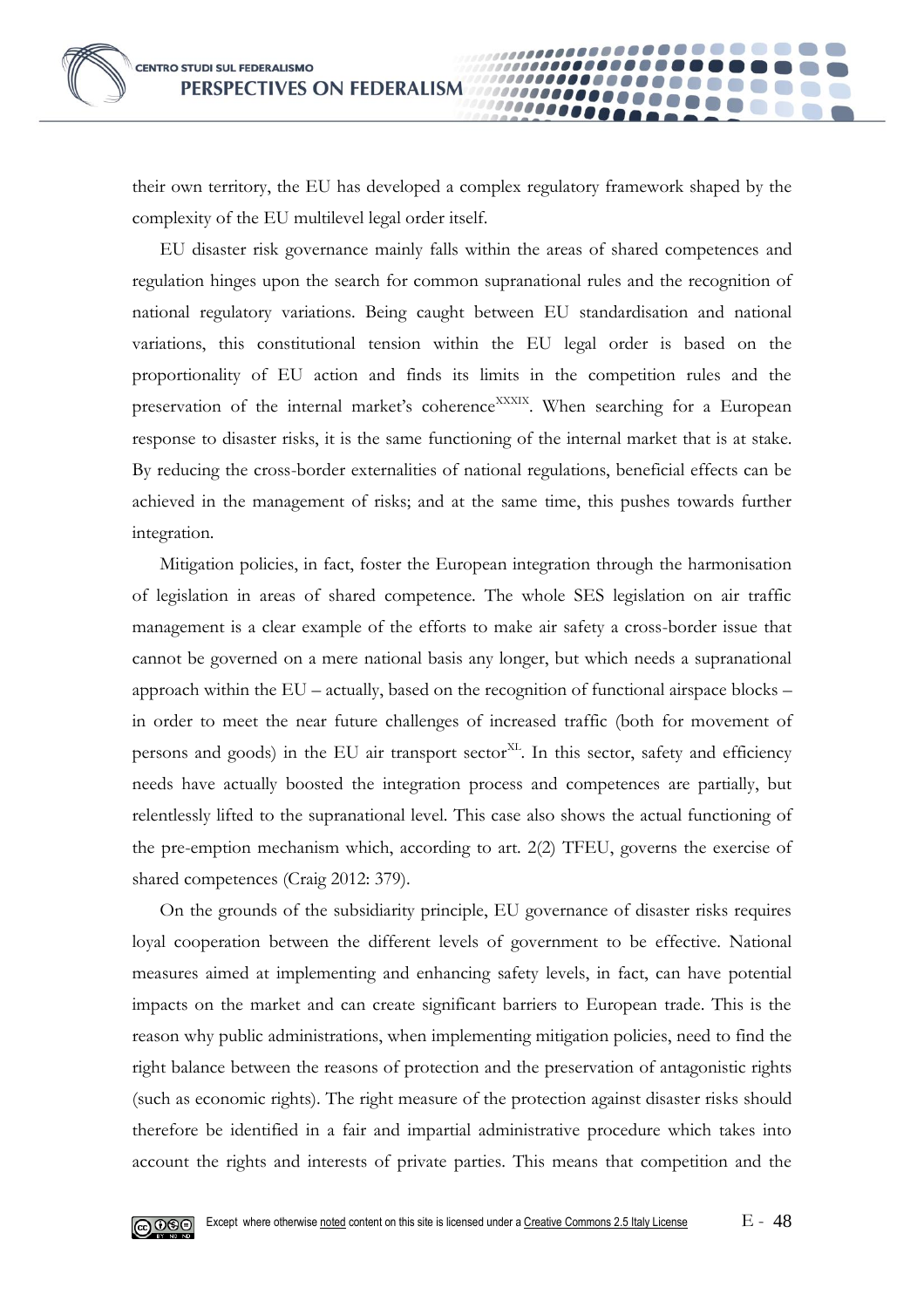correct functioning of the internal market are ensured only when developing due process and the connected right (of private parties) to good administration (as stated in art. 41 of the Charter of Fundamental Rights). The principle of proportionality is the cornerstone on which the legitimacy of regulation should be founded. As a consequence, the ordinary rules and procedures of administrative law are made to be the ground for the good governance of special situations such as disaster risks.

00000

Within this institutional context, private parties are expected to play a key role in the mitigation of catastrophes, since the occurrence of these untenable events can affect their own private goods as well as be caused by the unsafe management of private activities. Cooperation between institutions and private parties therefore becomes necessary in order to mitigate and possibly prevent disastrous impacts. This is particularly clear in disaster prevention and relief: imminent risk communication and early warning systems, emergency intervention as well as the recovery phase are critically based on the timely and effective exchange of information as well as on efficient and effective cooperation. At this level, disaster risk mitigation and disaster relief are strictly intertwined; together, these activities contribute to boosting resilience.

Cooperation is also fundamental in disaster risk regulation. Since the triangular relationship between the EU, national administrations and private parties shapes risk mitigation policies, the principle of participation contributes to founding both the legitimacy and effectiveness of regulation. As participation means cooperation between different levels of government (namely, loyal cooperation) as well as between public and private parties, it is necessary to identify, monitor, and control risks as well as to effectively govern these risks in view to reducing their impact.

The substantive necessity of participation stems from information asymmetries that divide public authorities and private parties on the grounds of their different expertise and responsibilities. But if the participation of private parties is a key instrument for achieving resilience against disasters, the same information asymmetries, however, make the results of participation problematic. As can be seen, in fact, in the regulatory process, participation helps regulation to be much more focused on the real safety concerns, to spread costs and to commit the whole society to the mitigation of disaster risks. However, information gaps can be closed only in partial ways, that is either within the rationality of the public

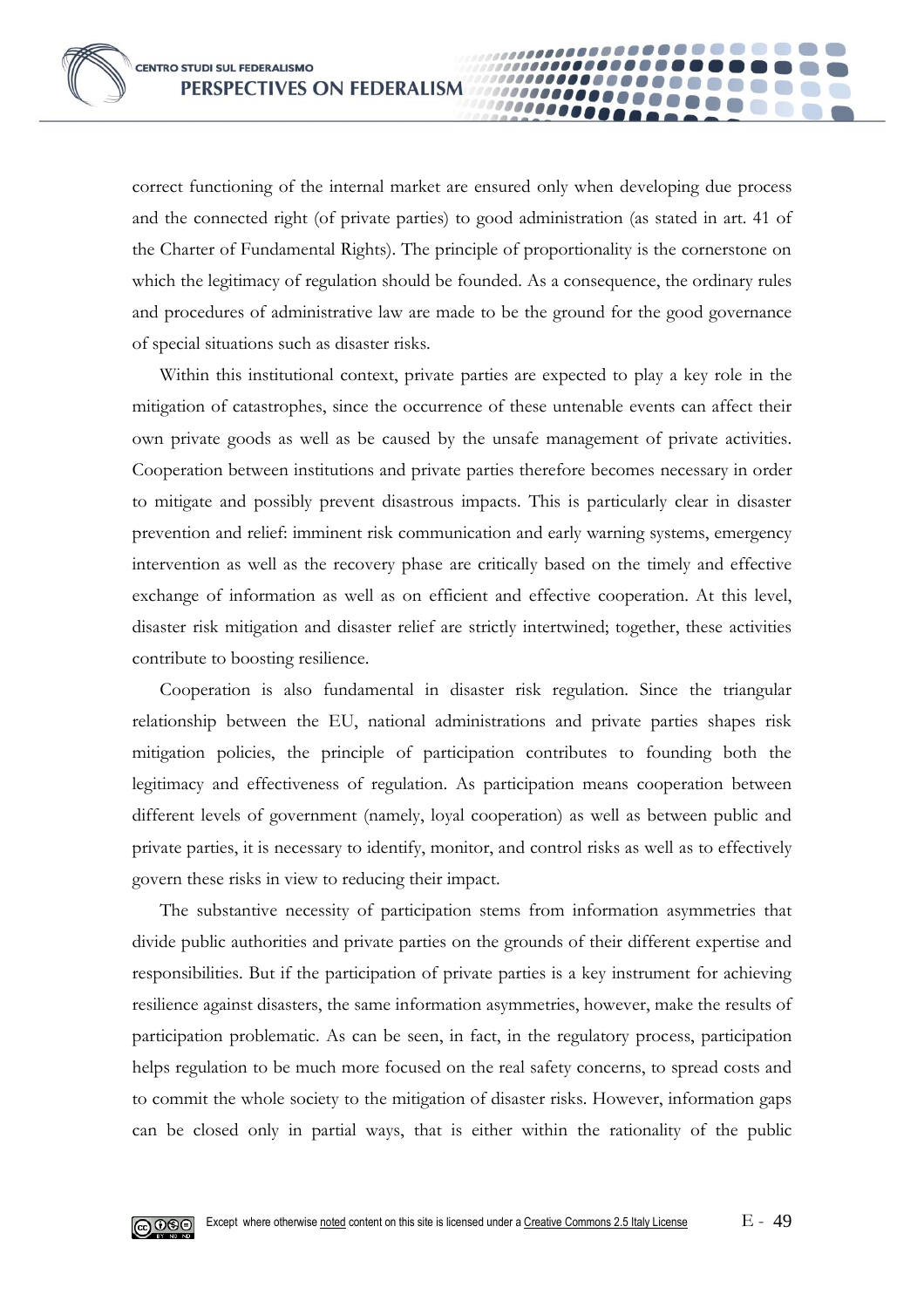administration, when command-and-control schemes apply, or with ambiguous results about the effectiveness of cooperation, when contractual modules apply.

00000

Nonetheless, the interdependencies between administrations and private parties make participation an unavoidable premise for framing the legal response to disaster risks. The interdependencies which connect all the institutional and non-institutional actors constitute the inescapable background condition which should be taken into account by any tool which aims to mitigate risks. The contribution of law to preserve the expected living standards within the EU multilevel legal order against possible disaster scenarios should therefore cope with these interdependencies – at the same time, it is itself fed by such interdependencies. Broadly speaking, the interdependent relations between the EU, national administrations and private parties create a number of challenges for regulators and this is the reason why different regulatory modes help understand the EU approach to disaster risk mitigation.

Only by considering such interdependencies and the ways they are embedded in disaster risk regulation can the system be effectively resistant to disasters. In the perspective of resilience-building, this means becoming aware of the system's vulnerabilities, considering how to reduce structural weakness by addressing the significant risks of potential catastrophic impact, and encompassing most of the areas where negative externalities are felt.

In the EU, this has meant shaping disaster risk regulation according to the multilevel relationships that take place between the EU itself, national administrations, and private parties. This triangular relationship is therefore at the heart of disaster risk governance in Europe: the more effective the regulatory process between these parties and the more it works in an integrated and systemic way, the more it contributes to making the EU resilient against disasters. The result is that the more integrated the EU is, the more it can be resilient against disasters. But integration sustains resilience-building in a biunivocal relation: like in a continuous cycle, the more resilient against disasters (of cross-border impact) the EU wants to become, the more integrated it is going to be. For this reason, when pursuing the goal of resilience-building, disaster risk regulation can actually and strategically be used for achieving more integration.

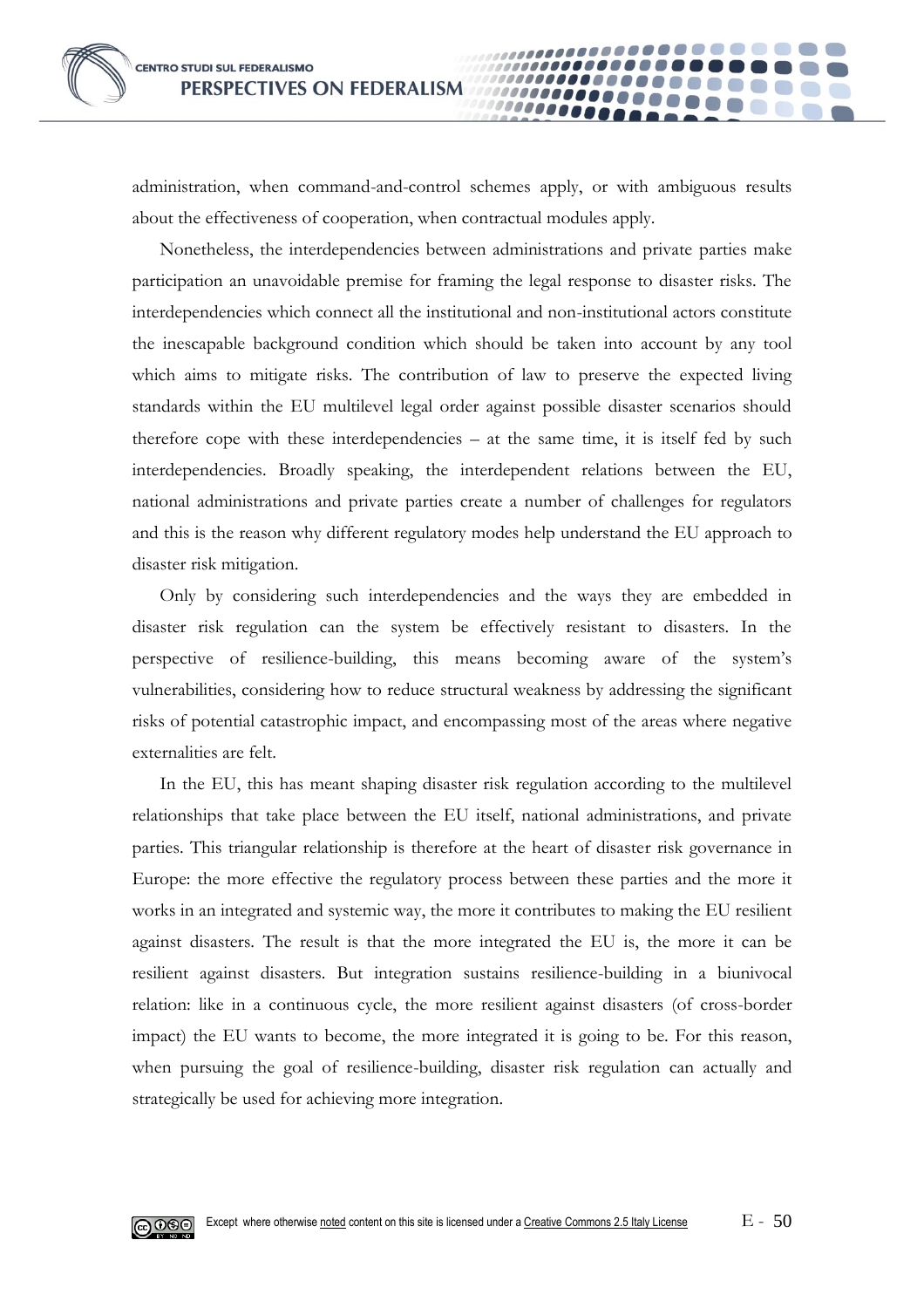-

..................

,,,,,,,,,,,,,,,,,,

1100000000000

*........* 

000000000

 $II$  See the model of the 'Swiss cheese', which shows how a series of interlocking events, at different levels, are usually required to make an accident of catastrophic impact occur. This means that the causation chain therefore originates due to the alignment of all the necessary 'windows of opportunity' (the holes of the cheese) at all levels in the organisation, thus leading to the occurrence of a particular accident (Reason 1992 and 1997).

III EU law on civil protection cooperation has been kicked off by a ministerial meeting in Rome in May 1985; the six resolutions which followed that meeting over the next nine years formed the framework of the current Civil Protection Mechanism (CPM), established by the Decision 2001/792/EC, EURATOM of 23 October 2001 [2001] OJ L 297 and recast by the Council Decision 2007/779/EC, EURATOM of 8 November 2007 [2007] OJ L 314, and the Civil Protection Financial Instrument established by the Council Decision 2007/162/EC, EURATOM of 5 March 2007 [2007] OJ L 71.

IV This system can be considered an implementation of the solidarity clause laid down by art. 222 TFEU, which introduces an obligation of assistance on both the EU and each Member State (upon request) to the Member States that face disasters. Since its creation in 2001, the CMP has been activated for over 150 times, for very different types of disasters (ECHO 2012), including the Tsunami in South Asia (2004/2005); Hurricanes Katrina and Rita in the USA (2005); earthquakes in China (2008), Haiti (2010), Japan (2011); floods in the Balkans (2010); forest fires in Greece (2007, 2012); civil unrest in Libya (2011); and explosion at a naval base in Cyprus (2011).

<sup>V</sup> See Council Directive 82/501/EEC on the major accident hazards of certain industrial activities [1982] OJ L 230 (Seveso I Directive); Council Directive 96/82/EC on the control of major-accident hazards involving dangerous substances [1997] OJ L 010 (Seveso II Directive); Directive 2003/105/EC amending Council Directive 96/82/EC on the control of major-accident hazards involving dangerous substances [2003] OJ L 345 (Seveso III Directive).

VI See Council Directive 2009/71/Euratom of 25 June 2009 establishing a Community framework for the nuclear safety of nuclear installations [2009] OJ L 172/18.

VII See Commission Regulation 691/2010, as amended by Commission Implementing Reg. 1216/2011, laying down a performance scheme for air navigation services and network functions [2010] OJ L 201/1.

VIII Directive 2007/60/EC on the assessment and management of flood risks [2007] OJ L 288.

IX See Communication COM (2009) 82, *A Community approach on the prevention of natural and man-made disasters*. By setting disaster prevention in the short-term, this communication implements EU strategy against disasters by focusing on the development of knowledge based disaster prevention policies at all levels of government, the coordination among the relevant actors and policies throughout the disaster management cycle and the effective improvement of the already existing policy instruments.

<sup>X</sup> European Commission DG Environment, 2008, *Assessing the Potential for a Comprehensive Community Strategy for the prevention of Natural and Manmade Disasters. Final Report 2008*: 18-19 and 85-90.

XI Liability regimes as well as insurance measures vary across sectors and across countries and open a set of challenges for both regulators and regulated parties about the nature of damage that can be repaired, the possible cap to the compensation in case of catastrophic events, the legal risks that parties faces when developing an activity which involves risks for safety (for a sectorial study of the liability issues in Air Traffic Management in the Single European Sky, Simoncini 2013).

<sup>XII</sup> Before 2009, there was only a Euratom directive introducing safety standards for the protection of the health of workers and the general public against the dangers arising from ionising radiation, which applied to all practices involving a risk from ionising radiation, but did not provide nuclear power plants with specific safety rules. See directive 96/29/EURATOM of 13 May 1996 laying down basic safety standards for the protection of the health of workers and the general public against the dangers arising from ionizing radiation [1996] OJ L 159.

XIII An example of the international settlement of these disputes is the conflict that occurred in 1998 between Austria and the Czech Republic (that was not a Member State yet) concerning the installation of a nuclear power plant in the latter. The Commission acted as mediator between the two States and in 2001 the two States signed a bilateral agreement settling the conflict (Stanič 2010: 157-158, on the case and more in general



<sup>\*</sup> FWO post-doctoral Fellow, University of Antwerp. Email: [marta.simoncini@uantwerpen.be.](mailto:marta.simoncini@uantwerpen.be)

<sup>I</sup> Communication from the Commission to the European Parliament and the Council, COM (2012) 586, *The EU approach to resilience: Learning from food security crises*, 4-5. Even if this communication refers to resilience building in the Sahel Region and in the Horn of Africa, the main principles it provides can be extended and considered significant for achieving resilience within the EU as well.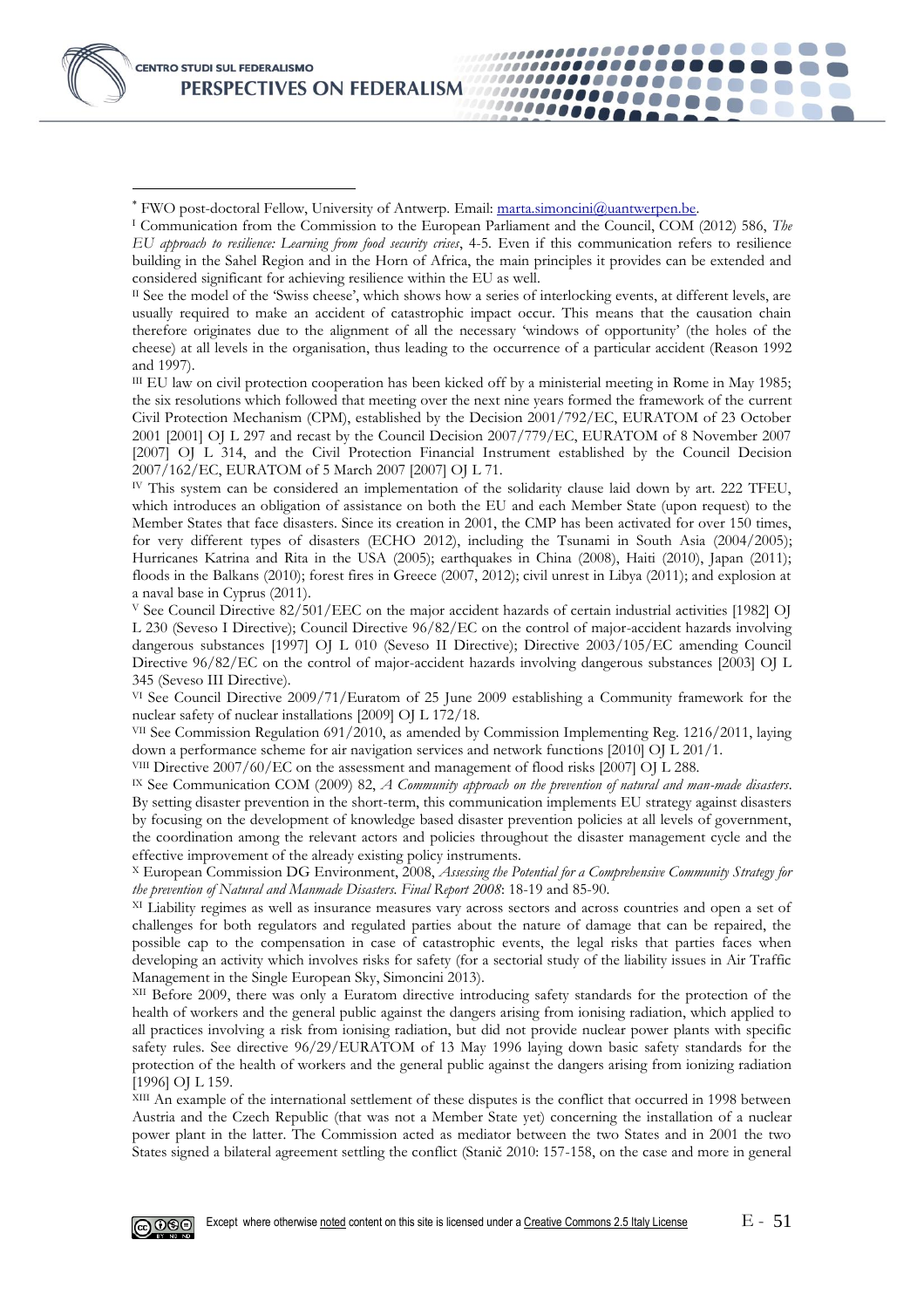

on the importance of harmonising nuclear safety in the EU through the establishment of a common regulatory framework).

,,,,,,,,,,,,,,,,,,,,,,

...............

1000000000

,,,,,,,,,,,,,,,,

,,,,,,,,,,,,,,,,,,,,

XIV See art. 7 Directive 2007/60/EC; art. 10 Regulation 691/2010/EC.

XV In this regard, law and economics literature has distinguished legal orders according to their degree of confidence in the market: the more confident legal orders resort to public regulation only in specific case of intangible goods' protection, whereas the less confident ones shape the system of legal relationships on public regulation provisions (Calabresi 1970).

XVI See art. 11 directive 96/82/EC.

XVII See ECJ, C-289/08, *Commission v. Luxemburg*, 2009 ECR I-31; ECJ, C-342/08, *Commission v. Belgium*, 2009 ECR I-33; ECJ, C-401/08, *Commission v. Austria*, 2009 ECR I-55; ECJ, C-30/09, *Commission v. Portugal*, 2009 ECR I-170; ECJ, C-392/08, *Commission v. Spain*, 2010 ECR I-2537.

XVIII To this end, according to art. 7 (3) of directive 2007/60/EC, 'flood risk management plans may also include the promotion of sustainable development land use practices'.

XIX See art. 9 directive 96/82/EC.

XX See art. 6 directive 2009/71/EURATOM of 25 June 2009 establishing a Community framework for the nuclear safety of nuclear installations [2009] OJ L 172/18.

XXI In this regard directive 2009/71/EURATOM is emblematic, since its art. 2 'does not prevent Member States from taking more stringent safety measures […] in compliance with Community law'.

XXII See art. 7 and Annex II of Regulation 550/2004/EC of 10 March 2004 on the provision of air navigation services in the single European sky [2004] OJ L 96, as amended by Regulation 1070/2009/EC of 21 October 2009 [2009] OJ L 300/34.

XXIII Art. 7 (4) of Regulation 550/2004/EC as amended by Regulation 1070/2009/EC.

XXIV On the limits to the definition of risk acceptability see ECJ, 178/84, *Commission v. Germany*, 1987 ECR 1227, paras 28 and 35; ECJ, 188/84, *Commission v. Francia*, 1986 ECR 419, paras. 13-17; ECJ, C-205/89, *Commission v. Grecia*, 1991 ECR I-1361, para 8.

XXV See art. 2 and art. 4 directive 85/337/EC of 27 June 1985 on the assessment of the effects of certain public and private projects on the environment [1985] OJ L 175, as amended by directive 97/11/EC of 3 March 1997 [1997] OJ L 73 and directive 2003/35/EC of 26 May 2003 [2003] OJ L 156.

XXVI ECJ, C-133/94, *Commission v. Belgium*, 1996 ECR I-2323, paras 42-43; ECJ, C-72/95, *Kraaijeveld and others*, 1996 ECR I-5403, para 53; ECJ, C-301/95, *Commission v. Germany*, 1998 ECR I-6135, paras 35-46; ECJ, C-435/97, *WWF and others*, 1999 ECR I-5613, paras 42-43; ECJ, C-87/02, *Commission v. Italy*, 2004 ECR I-5975, paras 41-42.

XXVII See directive 2001/42/EC of 27 June 2001 [2001] OJ L 197.

XXVIII See Commission Communication COM (2002) 276, *on impact assessment*; Commission Communication COM (2005) 97, *Better Regulation for Growth and Jobs in the European Union*, which suggests a procedure aimed at testing the sustainability of policies (sustainability impact assessment); Commission Communication (2009) 15, *Third strategic review of Better Regulation in the European Union*, which improved the quality of regulation; Commission Communication (2010) 543, Smart Regulation in the European Union; Commission Communication COM (2012) 746, *EU Regulatory Fitness*.

XXIX RIA can be considered 'a type of meta-policy targeting the governance of the regulatory process' which can be a sort of constitutional method of administration (Radaelli and Meuwese 2008: 1, 8, 10).

XXX The necessity to collaborate with private parties is an application of the economic principle of make or buy, which recommends that when a subject (namely, an administration) is not able to produce by itself the good or service at stake (namely, risk regulation) it can buy it from others who are able to produce it (namely, private parties who have a specific knowledge on the functioning of the sectors interested by the mitigation policies); (Shapiro 2003: 390-395).

XXXI The "need to share" information as a method to build resilience is also stressed in the Sir Michael Pitt review of the flooding emergency that occurred in UK in 2007 (Cabinet Office 2008: 292).

XXXII Art. 10 (3), lett. *g)* and *h)*, and art. 11, Reg. 691/2010/EC.

XXXIII Art. 11 (2), Reg. 691/2010/EC.

XXXIV See COM (96) 561 and COM (2002) 412. Environmental agreements in Europe can however be only additional to primary legislation, so that they can alternatively find their legal basis either in EU legislation or in national legislation implementing EU law. See ECJ, C-347/97, *Commission v. Belgium*, 1999 ECR I-309; ECJ, C-261/98, *Commission v. Portugal*, 2000 ECR I-5905. In these cases, the ECJ pointed out that voluntary agreements cannot constitute a sufficient legal basis for the implementation of EU law, since the voluntary

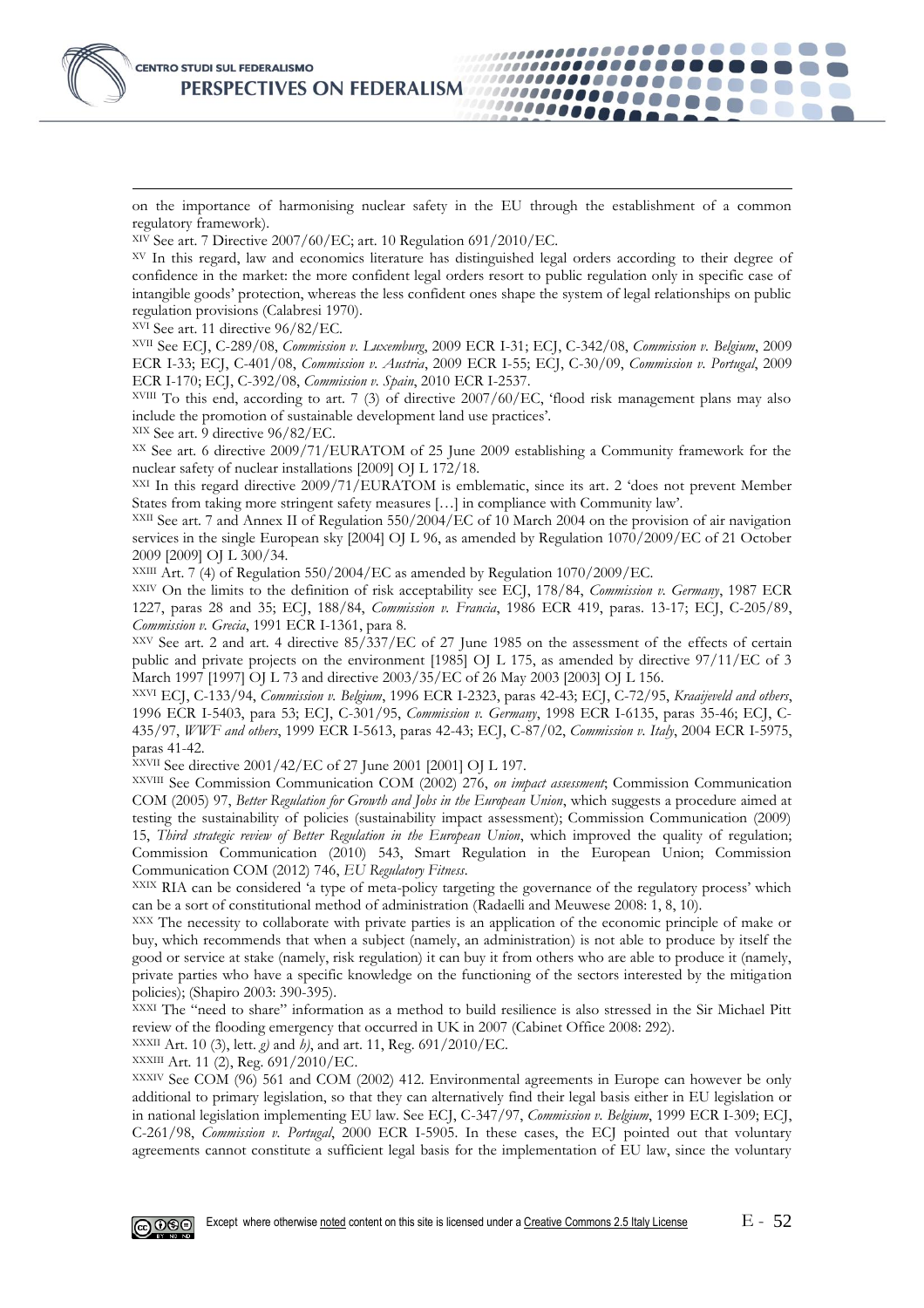nature cannot guarantee the necessary general compliance and the effective enforcement of the rights and obligations provided by EU law. This limit is basically due to the necessity to preserve the coherence and the effectiveness of EU law and aims to avoid anticompetitive fragmentation in the internal market.

,,,,,,,,,,,,,,,,,,,,,,,,

,,,,,,,,,,,,,,,,,

...............

1000000000

,,,,,,,,,,,,,,,,,,,,

XXXV In this regard, the UK has an interesting experience of monitoring the range of emergencies that might have a major impact within the country and since 2008 has developed a national risk register (NRR), lastly updated in 2012, which is aimed at informing the public on the Government's current assessment of the likelihood and potential impact of civil emergency risks and on how the UK and emergency services prepare for these emergencies. This is the public version of the National Risk Assessment, which is a confidential assessment conducted annually drawing on the expertise from a wide range of departments and agencies of government. However, it should be noted that NRR focuses only on mid term risks, since it considers only risks that are likely to happen in five years (Cabinet Office 2012).

XXXVI The Japanese experience is very significant in this regard, since it has indeed developed emergency agreements between public authorities and some private parties aimed at reserve the private specific expertise to cover specific aspects when occurring a disaster.

XXXVII For example, see the case of Italy, where the Civil Protection Department and single Regions signed emergency agreements with providers of essential services (telecommunication and the media for providing information and coordinating the communication system; water and food suppliers; rescue and assistance). Another interesting example is the UK' current development of a system of Advance Purchase Agreements (APAs) for the supply of pandemic-specific vaccine, in order to make the vaccine available as soon as it is developed (Cabinet Office 2012: 11).

XXXVIII This same study at Annex III offers an overview of the bilateral agreements in force between EU Member States.

XXXIX According to art. 101(3) TFEU, any agreement which limits competition should be justified by effective improvements in the goods, in the technical or economic progress, and it should allow consumers a fair share of the resulting benefit.

XL See Regulation 1070/2009/EC (SES II package) which amended reg. [549/2004/](http://www.bastianini.info/trasport/0549.htm)EC, [550/2004/](http://www.bastianini.info/trasport/0550.htm)EC, [551/2004/](http://www.bastianini.info/trasport/0551.htm)EC and [552/2004/](http://www.bastianini.info/trasport/0552.htm)EC (SES I package) with the aim of improving the performance and sustainability of the European aviation system.

#### **References**

-

AIPDA, 2005, *Annuario 2005. Il diritto amministrativo dell'emergenza*, Giuffrè, Milano.

 Alemanno Alberto, 2007, 'The Shaping of the Precautionary Principle by European Courts: From Scientific Uncertainty to Legal Certainty', Bocconi Legal Studies Research Paper 1007404.

 Alemanno Alberto, 2008, 'The Shaping of European Risk Regulation by Community Courts', Jean Monnet Working Paper 18/2008.

 Bailey Patricia, 1999, 'The creation and enforcement of environmental agreements', in *European Environmental Law Review*, VIII(6): 170-179.

 Black Julia and Baldwin Robert, 2010, 'When risk-based regulation aims low: Approaches and challenges', in *Regulation & Governance*, VI(1): 2-22.

 Boyer Eric, Cooper Richard and Kavinoky Janet F., 2011, *Public-Private Partnerships and Infrastructure Resilience*, National Chamber Foundation, Washington, D.C.

 Breyer Stephen, 1993, *Breaking the Vicious Circle. Toward Effective Risk Regulation*, Harvard University Press, Cambridge, Mass.

 British Institute of International and Comparative Law, 2010, *Analysis of Law in the European Union pertaining to Cross-Border Disaster Relief*, International Federation of Red Cross and Red Crescent Societies, Geneva.

Burnett Michael, 2007, *Public-Private Partnerships (PPP). A decision maker's guide*, EIPA, Maastricht.

Cabinet Office, 2008, *The Pitt Review: Lessons learned from the 2007 floods*, London.

- Cabinet Office, 2011, *Keeping the Country Running: Natural Hazards and Infrastructure*, London.
- Cabinet Office, 2012, *National Risk Register of Civil Emergencies*, London.

 Calabresi Guido, 1970, *The Costs of Accidents. A Legal and Economic Analysis*, Yale University Press, New Haven, Conn.

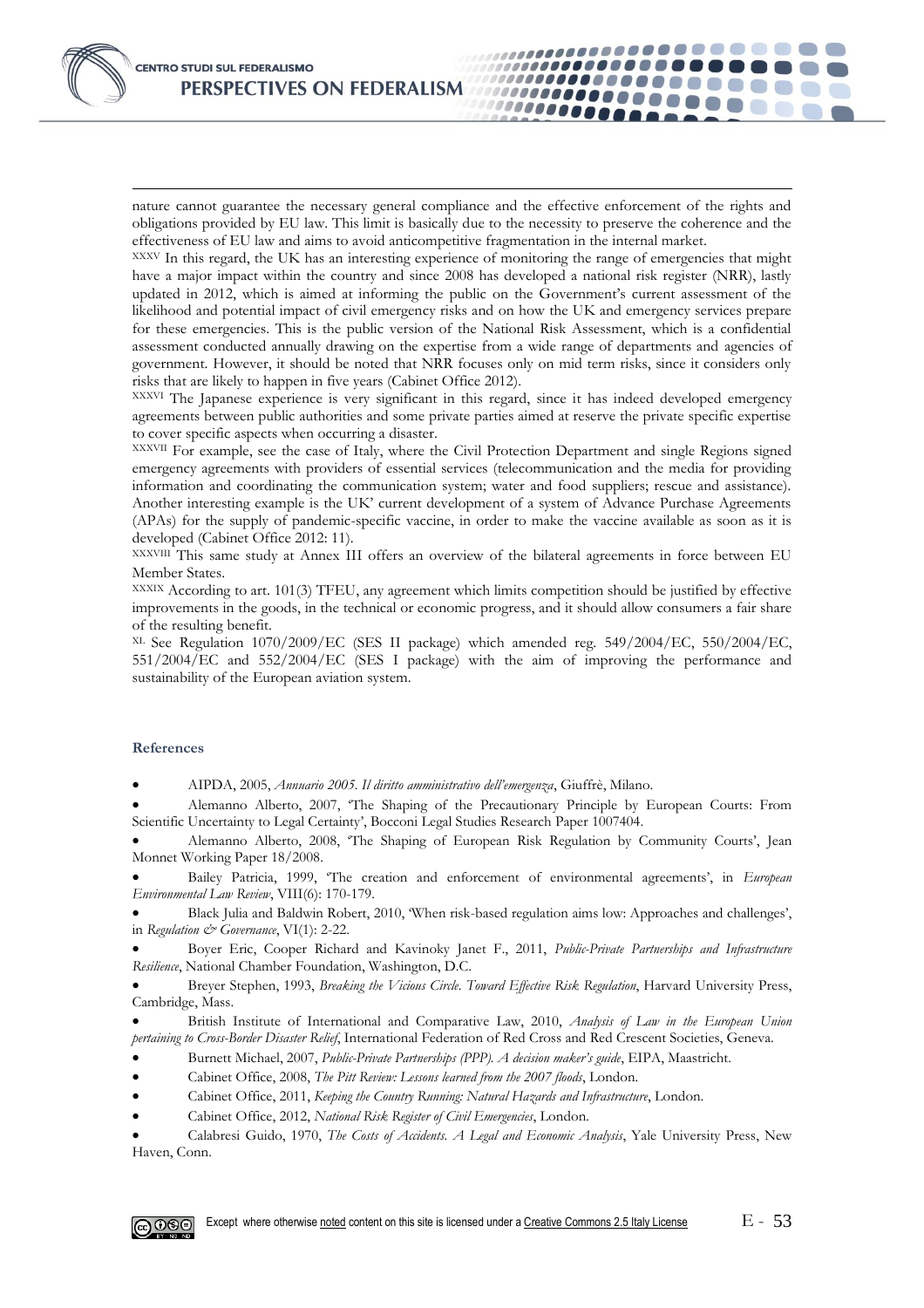

-

- Casabona Salvatore, 2008, *L'accordo in materia ambientale*, Cedam, Padova.
- Cassese Sabino, 1992, *'"Maladministration" e rimedi'*, in *Foro italiano*, CXV(9): pt. V, 243-250.
- Comar Cyril L., 1979, 'Risk: A Pragmatic De Minimis Approach', in *Science*, CCIII(4378): 309.
- Craig Paul P., 2012, *EU Administrative Law*, Oxford University Press, Oxford.
- De Benedetto Maria, 2008, *Istruttoria amministrativa e ordine di mercato*, Giappichelli, Torino.
- De Leonardis Francesco, 2005, *Il principio di precauzione nell'amministrazione del rischio*, Giuffrè, Milano.
- de Sadeleer Nicolas, 2002a, 'The effect of uncertainty on the threshold levels to which the precautionary principle appears to be subject', in Sheridan Maurice and Lavrysen Luc (eds), *Environmental Principles in Practice*, Bruylant, Bruxelles, 17-43.

.....................

................

1000000000

................

,,,,,,,,,,,,,,,,,,,,,,,

 de Sadeleer Nicolas, 2002b, *Environmental Principles: From Political Slogans to Legal Rules*, Oxford University Press, Oxford.

 Dupré Lionel, Falessi Nicole and Liveri Dimitra (eds), 2011, *Cooperative Models for Effective Public Private Partnerships. Good Practice Guide*, ENISA, Candia.

ECHO, 2012, *European Community Civil Protection Mechanism. Activations overview 01.01.2007 - 31.12.2012*, Bruxelles.

 Emiliou Nicholas, 1996, *The Principle of Proportionality in European Law. A Comparative Study*, Kluwer Law International, London.

Fioritto Alfredo, 2008, *L'amministrazione dell'emergenza tra autorità e garanzie*, Il Mulino, Bologna.

 Fioritto Alfredo and Simoncini Marta, 2011, 'If and when: towards standard-based regulation in the reduction of catastrophic risks', in Alemanno Alberto (ed), *Governing Disasters. The Challenge of Emergency Risk Regulation*, Elgar, Cheltenham, 115-136.

 Fisher Elisabeth, 2003, 'The rise of the risk commonwealth and the challenge for administrative law', in *Public Law*, 5 (Aut): 455-478.

 Fisher Elisabeth, 2007, 'Opening Pandora's Box: Contextualising the Precautionary Principle in the European Union', Oxford Legal Studies Research Paper 2/2007, 1-43.

 Fisher Elisabeth, Jones Judith S., von Schomberg René (eds), 2006, *Implementing the Precautionary Principle. Perspectives and Prospects*, Elgar Publishing, Cheltenham.

Fromont Michel 1995, 'Le principe de proportionnalité', in *AJDA* (special issue): 156-166.

 Galetta Diana U., 1998, *Principio di proporzionalità e sindacato giurisdizionale nel diritto amministrativo*, Giuffrè, Milano.

 Geis Donald E., 2000, 'By Design: The Disaster Resistant and Quality-of-Life Community', in *Natural Hazards Review*, I(3): 151-160.

 Gross Oren and Aoláin Fionnuala N., 2006, *Law in Times of Crisis: Emergency Powers in Theory and Practice*, Cambridge University Press, Cambridge.

 Harbo Tor-Inge, 2010, 'The Function of the Proportionality Principle', in *European Law Journal*, XVI(2): 158-185.

 Héritier Adrienne and Knill Christoph, 2001, 'Differential Responses to European Policies: A Comparison', in Héritier Adrienne et al. (eds), *Differential Europe*, Rowman and Littlefield, New York, 257-294.

 Kirkpatrick Colin and Parker David (eds), 2007, *Regulatory Impact Assessment. Towards Better Regulation?*, Elgar Publishing, Cheltenham.

 Knill Christoph, 1998, 'European Policies: The Impact of National Administrative Traditions', in *Journal of Public Policies*, XVIII(1): 1-28.

Knill Christoph and Lehmkuhl Dirk, 2002, 'The national impact of European Union regulatory policies: Three Europeanization mechanisms', in *European Journal of Political Research*, XLI(2): 255-280.

 Ledda Franco, 1993, *Problema amministrativo e partecipazione al procedimento*, in *Diritto amministrativo*, I(1): 133- 172.

 Majone Giandomenico, 2002, 'What Price Safety? The Precautionary Principle and its Policy Implications', in *Journal of Common Market Studies*, XL(1): 89-109.

Majone Giandomenico, 2005, *Dilemmas of European Integration*, Oxford University Press, Oxford.

 Ménard Claude, 2013, 'Is public-private partnership obsolete? Assessing the obstacles and shortcomings of PPP', in de Vries Piet and Yehoue Etienne B. (eds), *The Routledge Companion to Public-Private Partnerships*, Routledge, Oxon – New York, 149-173.

Merusi Fabio, 1993, 'Il coordinamento e la collaborazione degli interessi pubblici e privati dopo le recenti